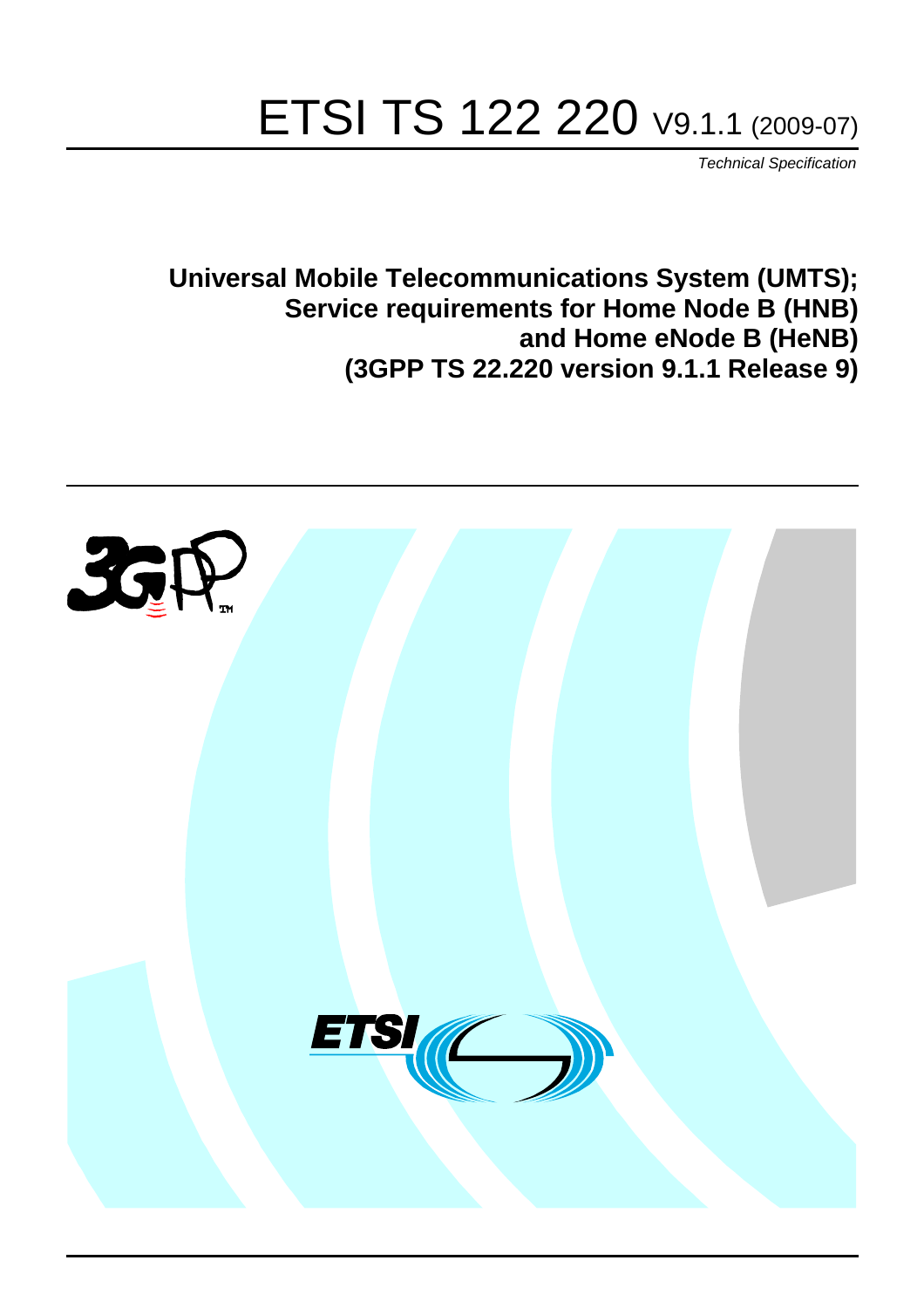Reference DTS/TSGS-0122220v911

> Keywords UMTS

#### *ETSI*

#### 650 Route des Lucioles F-06921 Sophia Antipolis Cedex - FRANCE

Tel.: +33 4 92 94 42 00 Fax: +33 4 93 65 47 16

Siret N° 348 623 562 00017 - NAF 742 C Association à but non lucratif enregistrée à la Sous-Préfecture de Grasse (06) N° 7803/88

#### *Important notice*

Individual copies of the present document can be downloaded from: [http://www.etsi.org](http://www.etsi.org/)

The present document may be made available in more than one electronic version or in print. In any case of existing or perceived difference in contents between such versions, the reference version is the Portable Document Format (PDF). In case of dispute, the reference shall be the printing on ETSI printers of the PDF version kept on a specific network drive within ETSI Secretariat.

Users of the present document should be aware that the document may be subject to revision or change of status. Information on the current status of this and other ETSI documents is available at <http://portal.etsi.org/tb/status/status.asp>

If you find errors in the present document, please send your comment to one of the following services: [http://portal.etsi.org/chaircor/ETSI\\_support.asp](http://portal.etsi.org/chaircor/ETSI_support.asp)

#### *Copyright Notification*

No part may be reproduced except as authorized by written permission. The copyright and the foregoing restriction extend to reproduction in all media.

> © European Telecommunications Standards Institute 2009. All rights reserved.

**DECT**TM, **PLUGTESTS**TM, **UMTS**TM, **TIPHON**TM, the TIPHON logo and the ETSI logo are Trade Marks of ETSI registered for the benefit of its Members.

**3GPP**TM is a Trade Mark of ETSI registered for the benefit of its Members and of the 3GPP Organizational Partners. **LTE**™ is a Trade Mark of ETSI currently being registered

for the benefit of its Members and of the 3GPP Organizational Partners.

**GSM**® and the GSM logo are Trade Marks registered and owned by the GSM Association.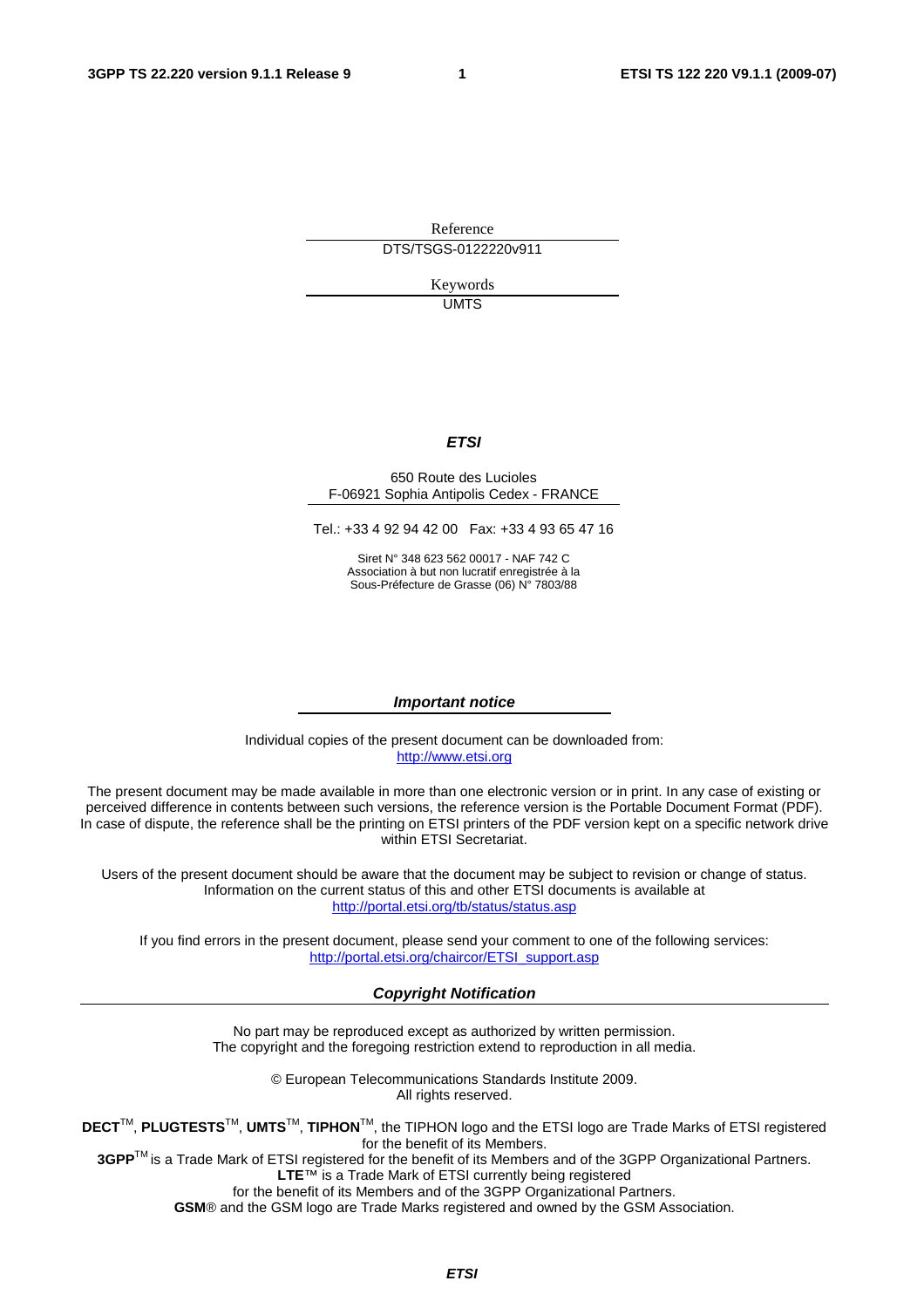# Intellectual Property Rights

IPRs essential or potentially essential to the present document may have been declared to ETSI. The information pertaining to these essential IPRs, if any, is publicly available for **ETSI members and non-members**, and can be found in ETSI SR 000 314: *"Intellectual Property Rights (IPRs); Essential, or potentially Essential, IPRs notified to ETSI in respect of ETSI standards"*, which is available from the ETSI Secretariat. Latest updates are available on the ETSI Web server (<http://webapp.etsi.org/IPR/home.asp>).

Pursuant to the ETSI IPR Policy, no investigation, including IPR searches, has been carried out by ETSI. No guarantee can be given as to the existence of other IPRs not referenced in ETSI SR 000 314 (or the updates on the ETSI Web server) which are, or may be, or may become, essential to the present document.

### Foreword

This Technical Specification (TS) has been produced by ETSI 3rd Generation Partnership Project (3GPP).

The present document may refer to technical specifications or reports using their 3GPP identities, UMTS identities or GSM identities. These should be interpreted as being references to the corresponding ETSI deliverables.

The cross reference between GSM, UMTS, 3GPP and ETSI identities can be found under <http://webapp.etsi.org/key/queryform.asp>.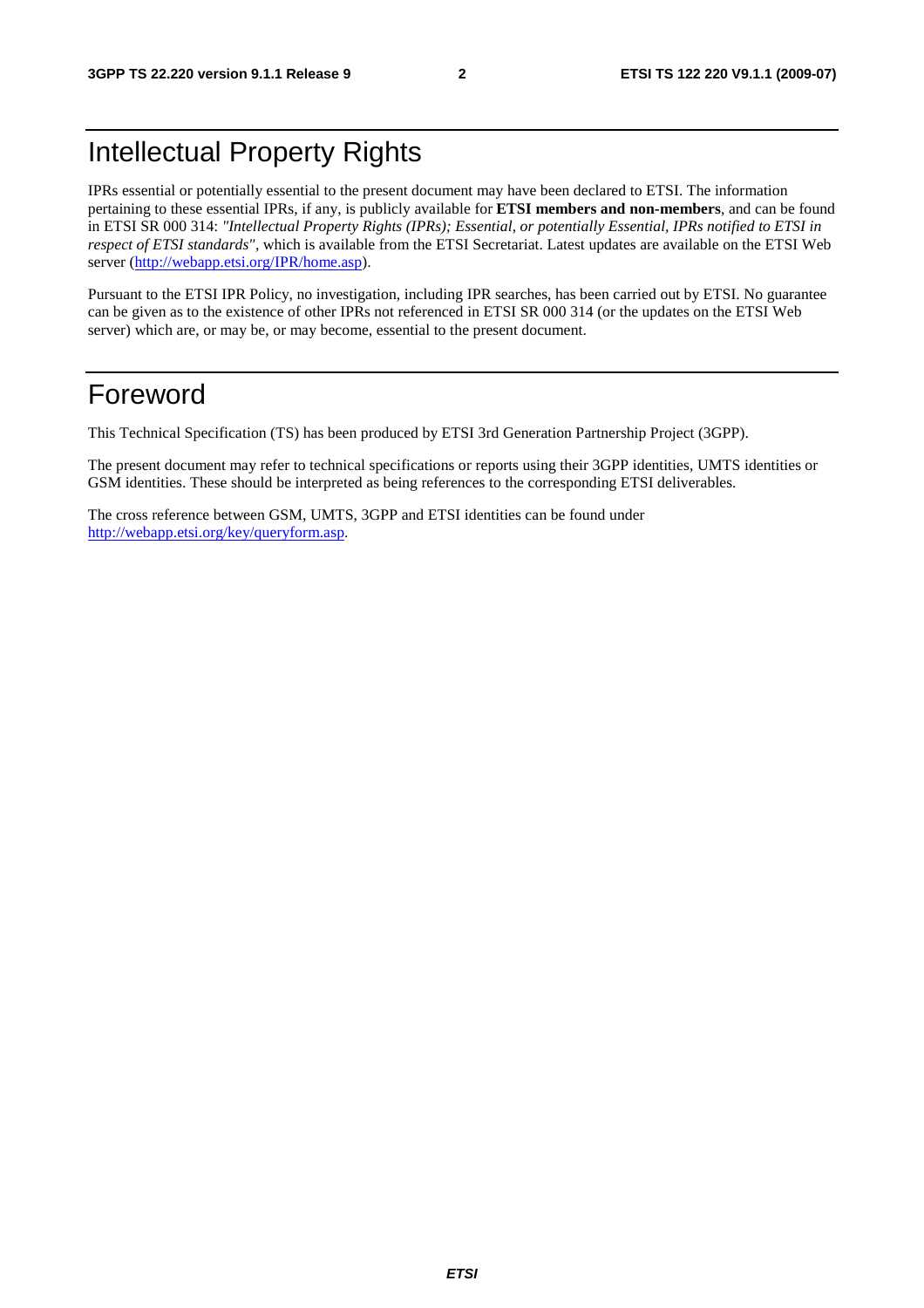$\mathbf{3}$ 

# Contents

| 1              |  |  |  |  |  |  |
|----------------|--|--|--|--|--|--|
| 2              |  |  |  |  |  |  |
| 3              |  |  |  |  |  |  |
| 3.1            |  |  |  |  |  |  |
| 3.2            |  |  |  |  |  |  |
| $\overline{4}$ |  |  |  |  |  |  |
| 4.1            |  |  |  |  |  |  |
| 5              |  |  |  |  |  |  |
| 5.1            |  |  |  |  |  |  |
| 5.2            |  |  |  |  |  |  |
| 5.3            |  |  |  |  |  |  |
| 5.3.1          |  |  |  |  |  |  |
| 5.3.2          |  |  |  |  |  |  |
| 5.4            |  |  |  |  |  |  |
| 5.4.1          |  |  |  |  |  |  |
| 5.4.2          |  |  |  |  |  |  |
| 5.5            |  |  |  |  |  |  |
| 5.5.1          |  |  |  |  |  |  |
| 5.5.2          |  |  |  |  |  |  |
| 5.5.3          |  |  |  |  |  |  |
| 5.5.4          |  |  |  |  |  |  |
| 5.6            |  |  |  |  |  |  |
| 5.6.1          |  |  |  |  |  |  |
| 5.6.2          |  |  |  |  |  |  |
| 5.7<br>5.7.1   |  |  |  |  |  |  |
| 5.7.2          |  |  |  |  |  |  |
| 5.8            |  |  |  |  |  |  |
| 5.9            |  |  |  |  |  |  |
| 5.10           |  |  |  |  |  |  |
|                |  |  |  |  |  |  |
| 6              |  |  |  |  |  |  |
| 6.1            |  |  |  |  |  |  |
| 6.2            |  |  |  |  |  |  |
| 7              |  |  |  |  |  |  |
| 7.1            |  |  |  |  |  |  |
| 7.1.1          |  |  |  |  |  |  |
|                |  |  |  |  |  |  |
| 8              |  |  |  |  |  |  |
| 8.1            |  |  |  |  |  |  |
| 8.2            |  |  |  |  |  |  |
| 9              |  |  |  |  |  |  |
| 9.1            |  |  |  |  |  |  |
| 9.2            |  |  |  |  |  |  |
| 9.3            |  |  |  |  |  |  |
| 10             |  |  |  |  |  |  |
|                |  |  |  |  |  |  |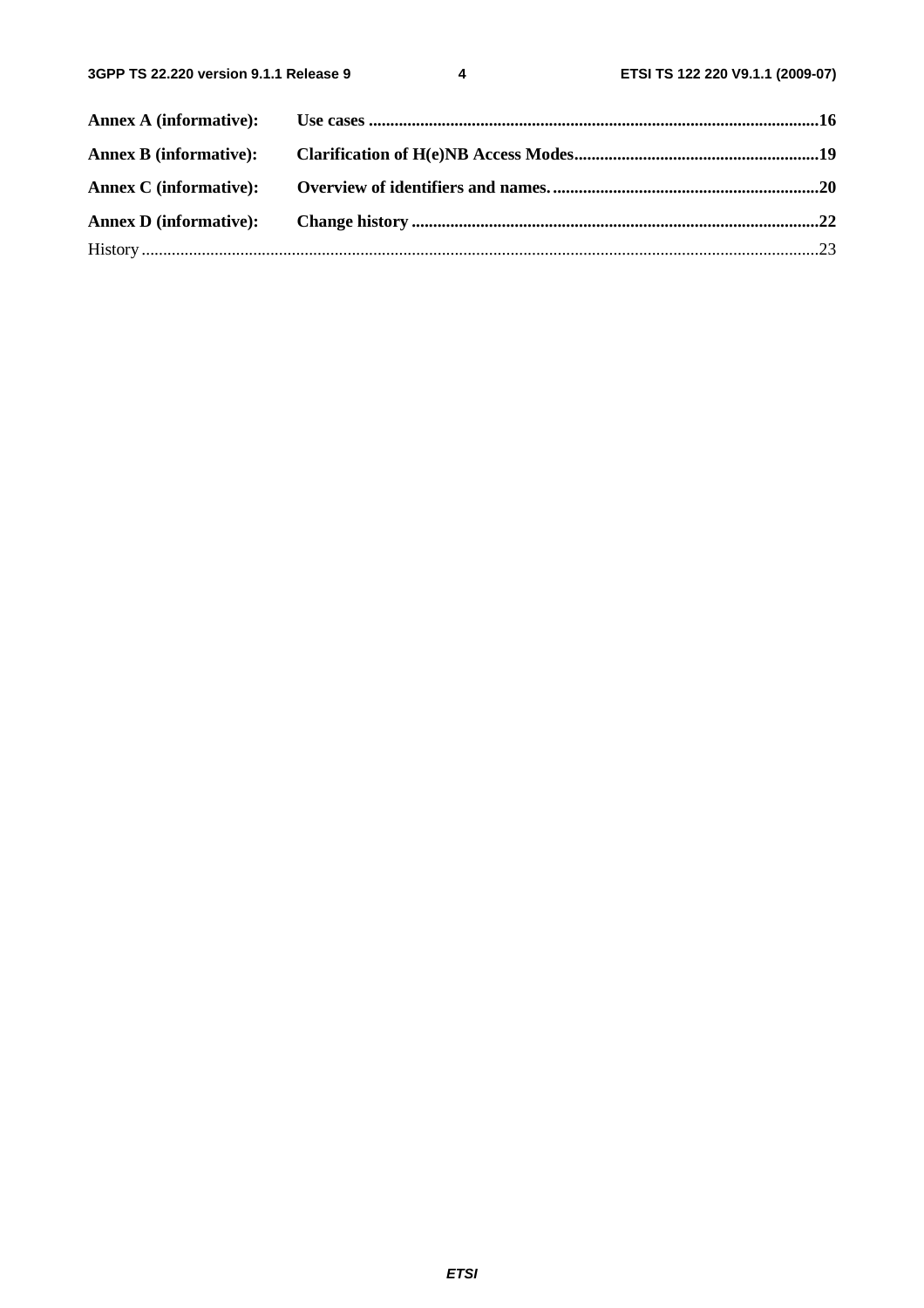### Foreword

This Technical Specification has been produced by the 3<sup>rd</sup> Generation Partnership Project (3GPP).

The contents of the present document are subject to continuing work within the TSG and may change following formal TSG approval. Should the TSG modify the contents of the present document, it will be re-released by the TSG with an identifying change of release date and an increase in version number as follows:

Version x.y.z

where:

- x the first digit:
	- 1 presented to TSG for information;
	- 2 presented to TSG for approval;
	- 3 or greater indicates TSG approved document under change control.
- y the second digit is incremented for all changes of substance, i.e. technical enhancements, corrections, updates, etc.
- z the third digit is incremented when editorial only changes have been incorporated in the document.

### Introduction

In Rel-8, 3GPP has specified the basic functionalities for the support of Home Node B (HNB) and Home eNodeB (HeNB). The requirements for these basic functionalities were captured in TS 22.011.

From Rel-9 onward, it has been agreed to consolidate all the requirements from Rel-8 and further requirements for HNB and HeNB in a new TS, which is this specification.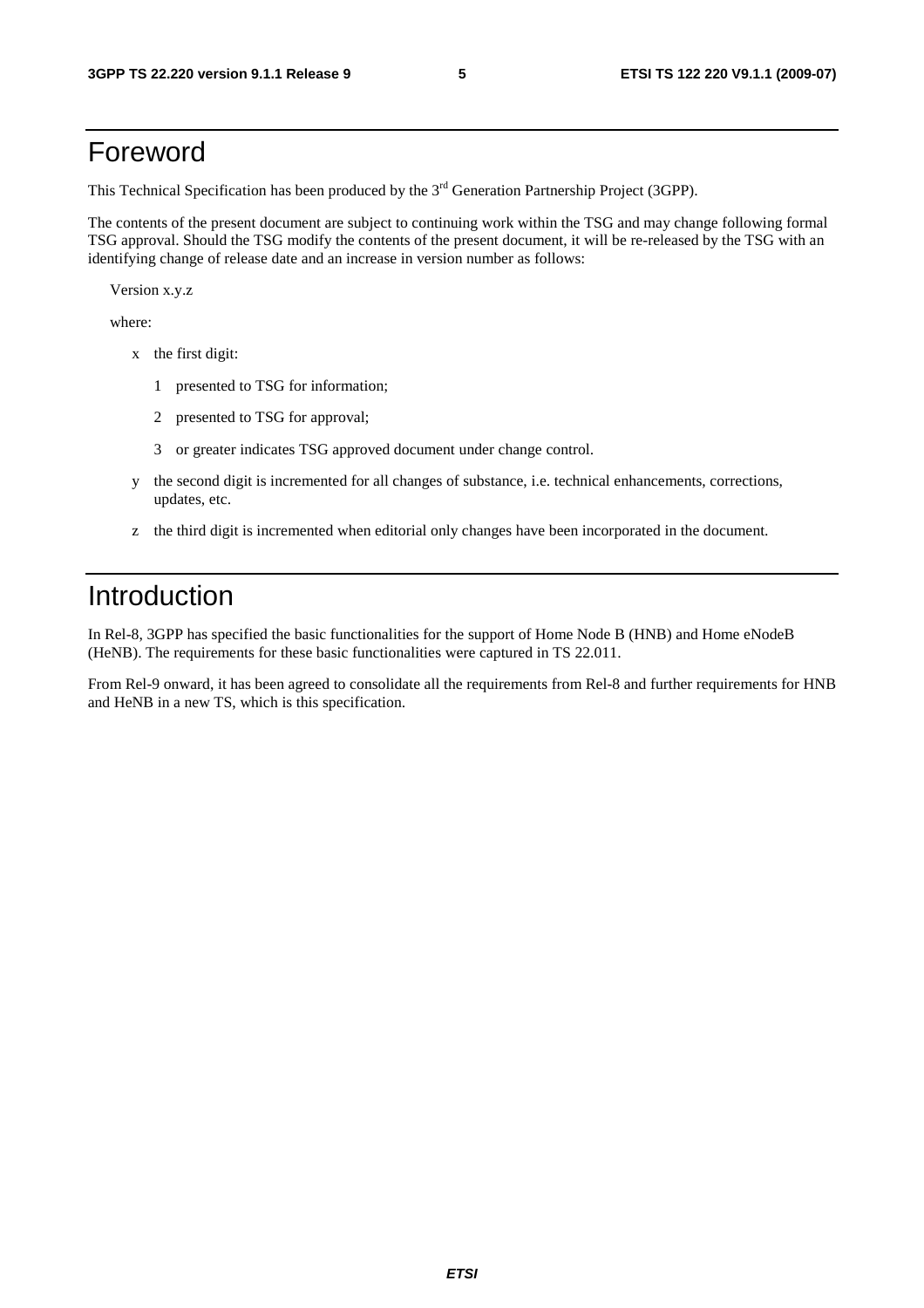### 1 Scope

This specification defines the service requirements for the basic functionalities for the support of Home NodeB (HNB) and Home eNodeB (HeNB) – jointly referred to as  $H(e)NB$  – and the further functionalities that will enable the mobile operators to provide more advanced services as well as improving the user experience.

# 2 References

The following documents contain provisions which, through reference in this text, constitute provisions of the present document.

- References are either specific (identified by date of publication, edition number, version number, etc.) or non-specific.
- For a specific reference, subsequent revisions do not apply.
- For a non-specific reference, the latest version applies. In the case of a reference to a 3GPP document (including a GSM document), a non-specific reference implicitly refers to the latest version of that document *in the same Release as the present document*.
- [1] 3GPP TR 21.905: "Vocabulary for 3GPP Specifications".
- [2] Void
- [3] 3GPP TS 22.246: "Multimedia Broadcast/Multicast Service (MBMS) user services; Stage 1".
- [4] 3GPP TS 22.101: "Service Aspects; Service Principles".
- [5] TR-069 Amendment 2: "CPE WAN Management Protocol v1.1, Broadband Forum", viewable at <http://www.broadband-forum.org/technical/download/TR-069Amendment2.pdf>
- [6] 3GPP TS 25.304: "User Equipment (UE) procedures in idle mode and procedures for cell reselection in connected mode".
- [7] 3GPP TS 36.304: "Evolved Universal Terrestrial Radio Access (E-UTRA); User Equipment (UE) procedures in idle mode".
- [8] 3GPP TS 22.115: "Service aspects; Charging and billing".
- [9] 3GPP TS 22.268: "Public Warning System (PWS) requirements".
- [10] 3GPP TS 22.011: "Service accessibility".

### 3 Definitions, symbols and abbreviations

#### 3.1 Definitions

For the purposes of the present document, the terms and definitions given in TR 21.905 [1] and the following apply. A term defined in the present document takes precedence over the definition of the same term, if any, in TR 21.905 [1].

**Closed access mode:** H(e)NB provides services only to its associated CSG members.

**Home based network**: An IP based network in the same premises as, and is connected to, the H(e)NB.

**Hybrid access mode:** H(e)NB provides services to its associated CSG members and to non-CSG members.

**Open access mode:** H(e)NB operates as a normal NodeB or eNodeB.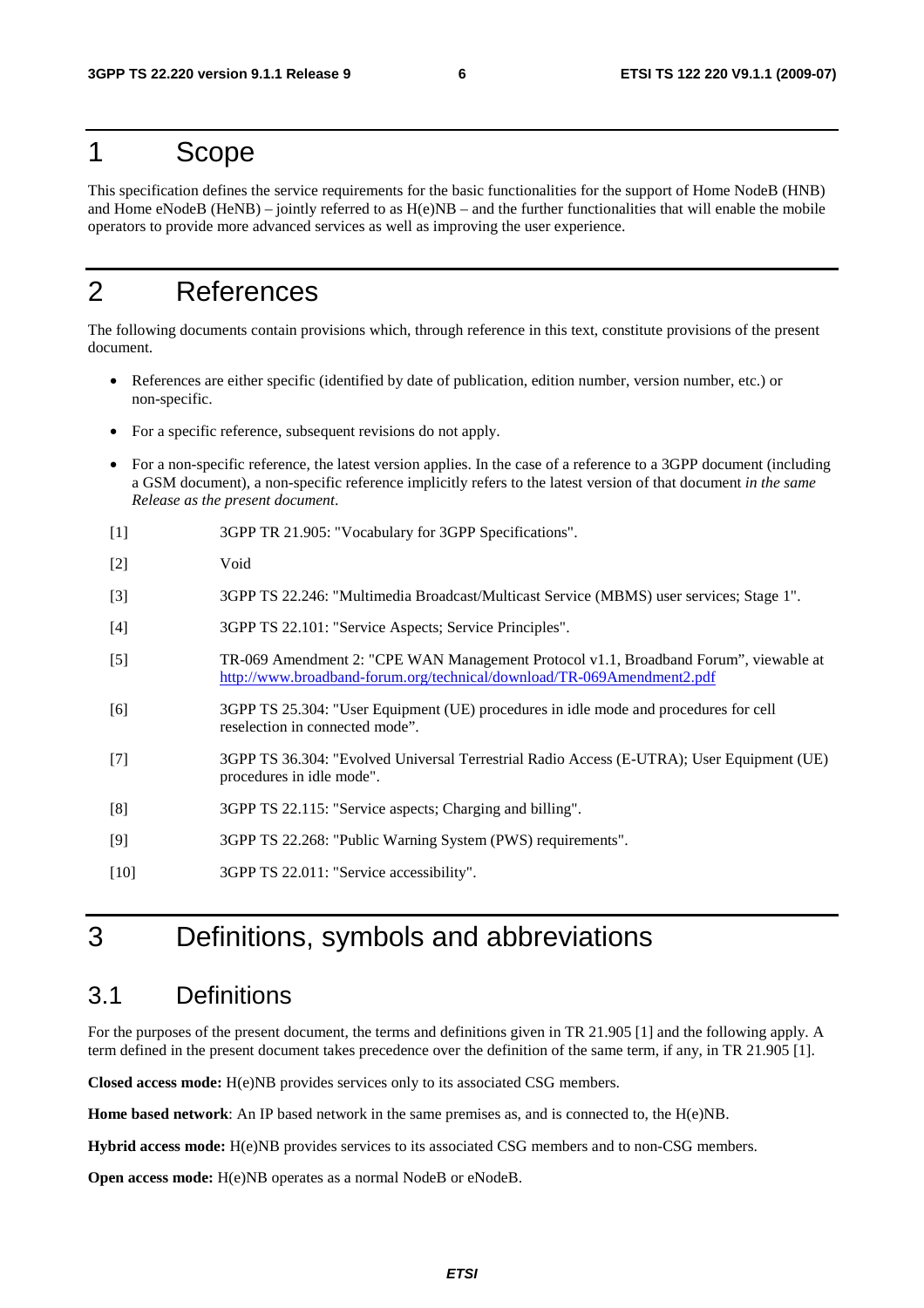**HNB**: A HNB is a Customer-premises equipment that connects a 3GPP UE over UTRAN wireless air interface to a mobile operator's network using a broadband IP backhaul.

**HeNB**: A HeNB is a Customer-premises equipment that connects a 3GPP UE over EUTRAN wireless air interface to a mobile operator's network using a broadband IP backhaul.

**H(e)NB Gateway**: H(e)NB Gateway is a mobile operator's equipment (usually physically located on mobile operator premises) through which the H(e)NB gets access to mobile operator's core network.

**H(e)NB Hosting Party**: A Hosting Party has a contractual relationship with the operator, related to one or more H(e)NBs..

NOTE: A H(e)NB Hosting Party is likely to have the billing relationship with the operator. A H(e)NB Hosting Party will typically be the "lead" user in a household, but could be e.g. the corporate IT manager in an enterprise context.

**H(e)NB Subsystem**: A H(e)NB Subsystem consists of the H(e)NB and the H(e)NB Gateway.

### 3.2 Abbreviations

For the purposes of the present document, the abbreviations given in TR 21.905 [1] and the following apply. An abbreviation defined in the present document takes precedence over the definition of the same abbreviation, if any, in TR 21.905 [1].

| CSG <sup>-</sup> | Closed Subscriber Group |
|------------------|-------------------------|
| <b>HNB</b>       | Home NodeB              |
| <b>HeNB</b>      | Home eNodeB             |
| H(e)NB           | HNB and HeNB            |

# 4 General

### 4.1 Description

Access to 3G and evolved 3G (EPS) services may be provided via UTRAN or E-UTRAN cellular base stations belonging to e.g. domestic, business, commercial enterprises. This type of access may be provided by the PLMN by means of HNB and HeNB (jointly referred to as H(e)NB). The H(e)NB provides services either only to a Closed Subscriber Group (CSG) or to other mobile subscribers too. The H(e)NB is connected to the operator core network via an IP access ( e.g. ADSL).

# 5 Common requirements for Home NodeB / Home eNodeB

### 5.1 HNB and HeNB Installation, identification and location requirements

- H(e)NB shall have a unique equipment identity.
- All the H(e)NBs serving the same CSG share the same unique (within the PLMN) identity called CSG Identity.
- NOTE: CSGs of different PLMNs are considered different, even if the PLMNs are indicated to the UE as "equivalent PLMNs" [10].
- It shall be possible to support at least 125 million CSG Identities within a PLMN of an operator.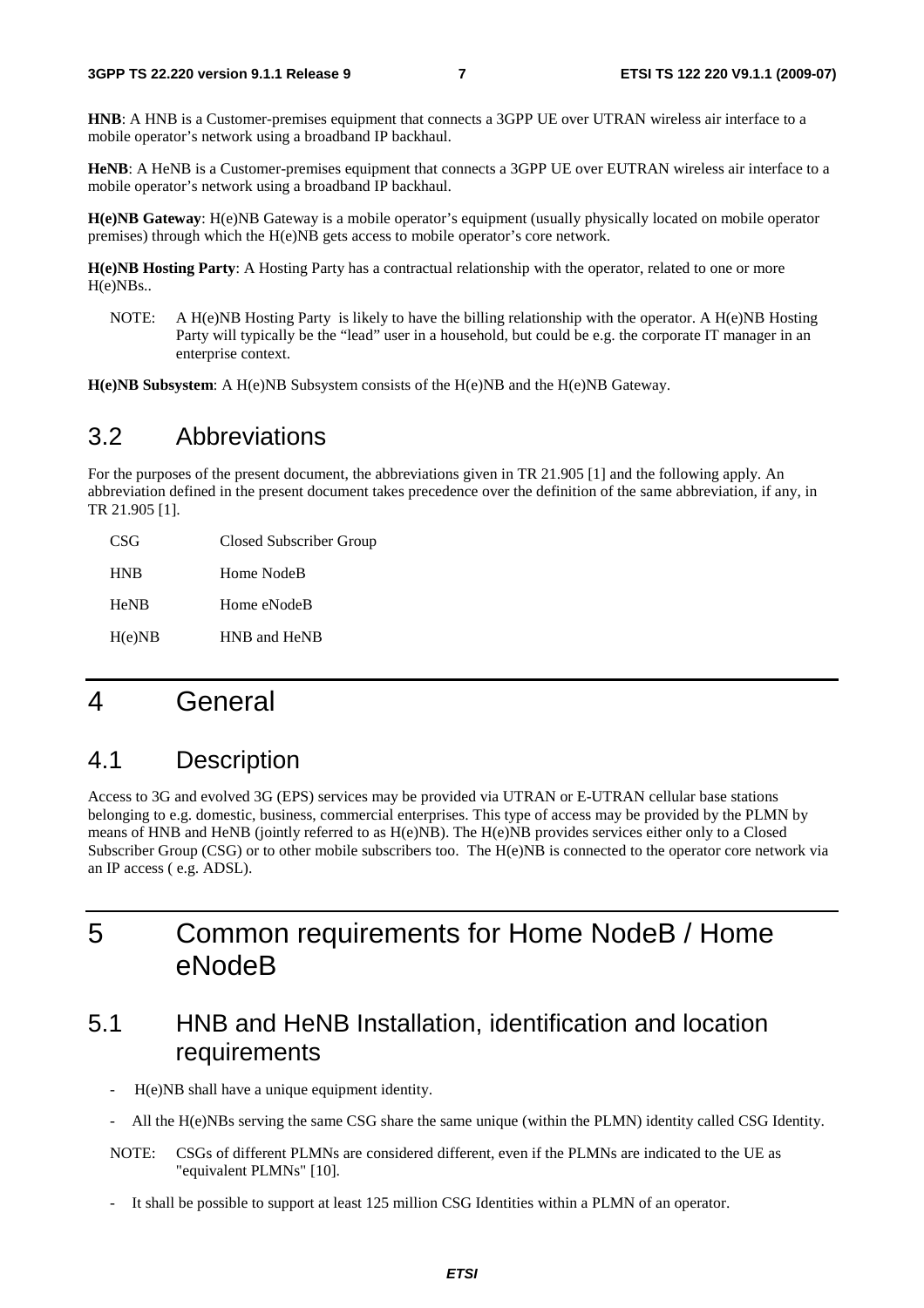- The radio transmitter of a H(e)NB shall not be activated until configured and authorised by the operator.
- When installing, provisioning, configuring or re-configuring an H(e)NB the operator shall be able to:
	- verify the H(e)NB's identity.
	- obtain the geographical location of the H(e)NB.
- NOTE: The scenario where a H(e)NB is connected to one operator's network and later changed to another operator's network is not required.
- The operator shall be able to determine that the H(e)NB is installed and operated in accordance with all relevant regulatory requirements.
- The operator shall be able to configure the settings of the  $H(e)NB$ . In the case where the  $H(e)NB$  has detrimental impact on the spectrum usage, the H(e)NB can be set to out-of-service by the operator.
- Installation and activation of a new H(e)NB shall require no reconfiguration of the operators network.
- The impact of H(e)NB on the core network should be minimised.

### 5.2 OA&M Requirements

- H(e)NB shall support the automatic discovery of an operator's management platform.
- It shall be possible to make use of the operator's management platform to carry out OA&M functions for H(e)NB. The management connection between H(e)NB and the operator's management platform shall be endto-end secure.
- $H(e)NB$  shall support OA&M procedures which allow the operator to remotely configure the  $H(e)NB$ , deploy software upgrades, detect and report changes in RF conditions and perform general OA&M tasks. The OA&M procedures shall be as closely aligned as possible with those that are commonly used in broadband access networks such as defined in TR-069 Amendment 2 [5].
- If the connection between  $H(e)NB$  and the rest of the operator network is out of service, then the  $H(e)NB$  shall not provide any service and may deactivate the air-interface.

### 5.3 Access Control requirements

#### 5.3.1 General

- Subject to operator and  $H(e)NB$  Hosting Party agreement, the operator shall be able to configure the  $H(e)NB$ with open, hybrid or closed access mode.
- When the H(e)NB is configured for open access mode, it shall be possible for the H(e)NB to provide services to subscribers of any PLMN, subject to roaming agreement.
- When the  $H(e)NB$  is configured for hybrid access mode, it shall be possible for the  $H(e)NB$  to provide services to:
	- its associated CSG members, and
	- subscribers of any PLMN not belonging to its associated CSG, subject to roaming agreement.
- When the H(e)NB is configured for closed access mode, only users that belong to its associated CSG shall be able to obtain services.
- CSG members may include subscriber of any PLMN subject to roaming agreement.

#### 5.3.2 Closed Subscriber Group

The CSG manager shall be able, under the operator supervision, to add, remove and view CSG membership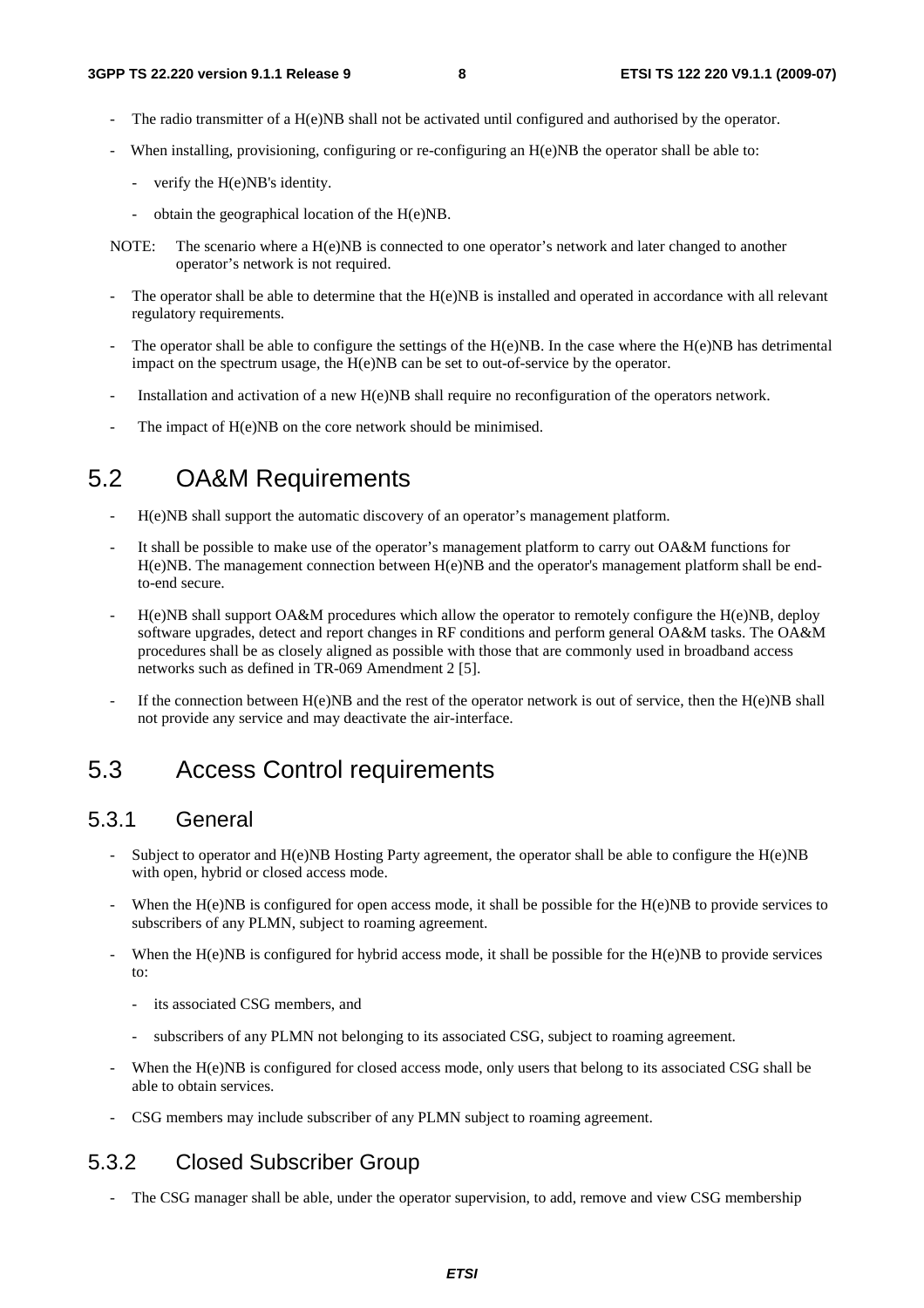- NOTE: the interaction of the user with the application that manages the allowed CSG Lists is out of scope of 3GPP (e.g. Web interface).
- The UE shall contain a user controlled list of allowed CSG identities (Allowed CSG List). It shall be possible to store the Allowed CSG List in the USIM. When available, the list on the USIM shall be used.
- In addition to the Allowed CSG list, the UE shall maintain an operator controlled list of allowed CSG identities (Operator CSG list). It shall be possible to store the Operator CSG list in the USIM. When available, the list on the USIM shall be used.
- All CSG cells belonging to a CSG identity not included in the Allowed CSG List or Operator CSG list shall be considered not suitable by the UE ("not suitable" as specified in TS 25.304 [6] and TS 36.304 [7]).
- Each CSG identity shall be associated to a subscriber group which identifies the subscribers allowed to access the CSG.
- When the subscriber group is updated, the affected UE shall be informed accordingly.
- For temporary members, it shall be possible to limit the period of time during which the subscriber is considered a member of a CSG (granted access rights).It shall be possible to configure a time period for each temporary member.
- The time period shall be configurable by the CSG manager and/or the operator operating the CSG and shall span from 1 decihour to several days. Unlimited membership to the CSG is allowed.
- When a CSG is no longer considered available to provide services, except for emergency calls (i.e. due to time period expiry or removal of the CSG membership), it shall be possible to continue the established communication in another cell not belonging to this CSG.
- In hybrid access mode when services cannot be provided to a CSG member due to a shortage of  $H(e)NB$ resources it shall be possible to continue the established communication of non-CSG members in another cell.
- In hybrid access mode, to minimise the impact of non-CSG established communication on CSG members, it shall be possible for the network to allow the data rate of established PS communication of non-CSG members to be reduced.

### 5.4 Display requirements

### 5.4.1 CSG Type

The CSG Type is an indicator provided by the UE that is configured by the operator.

It shall be possible for the operator to associate a CSG identity in the UE's Allowed CSG List or the Operator CSG List with a CSG Type. Therefore, it is possible that a CSG identity stored in different UEs may either be associated with the same CSG Type or with different CSG Types.

NOTE: The CSG Type allows, for example, information on the applied billing regime to be given to the user.

- When a UE camps on a cell with a CSG identity that is part of the UE's Allowed CSG List and or the Operator CSG List has an associated CSG Type, a UE that has a display capability shall provide the user with the associated CSG Type. A UE that does not have a display capability may provide the CSG Type by other means, e.g. voice notification.
- If the CSG Type for a CSG identity has not been configured in the UE, the UE may provide the HNB Name instead. In this case, the user is notified that the UE is providing the HNB Name rather than CSG Type.
- It shall be possible to store the CSG Type in the USIM. As an option, the CSG Type may be stored in the ME. If the CSG Type is present in the USIM, a CSG Type stored in the ME shall be ignored.
- The CSG Type shall be stored in text and/or graphical format. When the CSG Type has a text component, the CSG Type text length shall not exceed 12 characters in any language.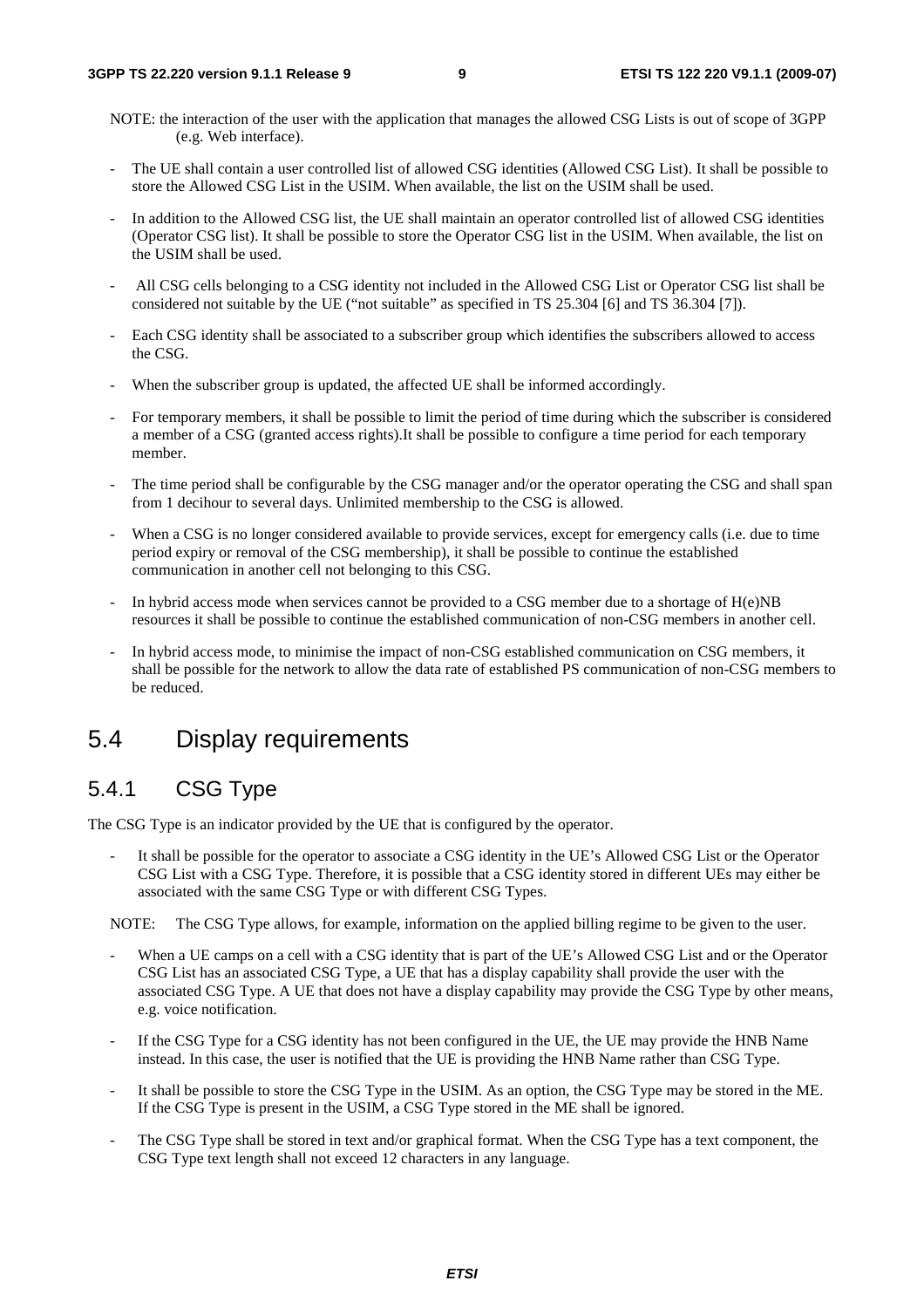#### 5.4.2 HNB Name

Note: HNB Name is a common name referring to HNB/HeNB as defined in TR 21.905 [1].

- It shall be possible for a and for a hybrid cell CSG cell to broadcast a HNB Name in free text format. The UE may display the HNB Name when camping on the cell where it is broadcast. The HNB Name, if broadcasted or stored in the UE, shall be available to the user during manual CSG selection. The HNB Name shall be configurable by the operator or the H(e)NB Hosting Party at the discretion of the operator.
- The HNB Name length shall not exceed 48x8 bits.
- NOTE: In order to allow the maximum flexibility in the way the HNB Name is configured in any language, UTF-8 coding should be used; this allows a maximum length of 48 characters coded on one byte, 24 characters on two bytes, 16 characters on 3 bytes down to a minimum of 12 characters if all characters are encoded on 4 bytes.
- The HNB Name may be stored in the USIM. If the HNB Name stored on the USIM is available, it shall take precedence over the broadcasted HNB Name.
- The HNB Name may be stored optionally in the ME. If the HNB Name is present in the USIM, the HNB Name in the ME shall be ignored.
- NOTE: The HNB Name is necessary in order to aid the user in choosing the correct CSG identity when performing a manual CSG identity selection.

### 5.5 Mobility Aspects for Home NodeB and Home eNodeB

#### 5.5.1 PLMN selection

The standard automatic and manual network selection procedures are used to register a UE on a PLMN via a H(e)NB.

#### 5.5.2 Idle-mode operation

In addition to normal cell reselection procedures, the following requirements apply:

- It shall be possible to support idle mode mobility between a  $H(e)NB$  cell and other cells and between  $H(e)NB$ cells.
- A UE in idle mode shall prefer to select a cell whose CSG Identity is in the UE's Allowed CSG List or in the Operator CSG list, when the cell reselection criteria has been met.

NOTE: All CSG identities on the Allowed CSG list and the Operator CSG list have the same priority.

The cell reselection procedure should not result in excessive power consumption in the UE.

#### 5.5.3 Connected mode operation

- It shall be possible to support service continuity, including handover, between a H(e)NB cell and other cells and between H(e)NB cells.

#### 5.5.4 Manual CSG selection

The user shall be able to request the UE to perform a scan for available CSGs. When such request is received the UE shall perform a scan of available CSGs, their CSG Identities and their HNB Names. In the UE display, the available CSGs shall be represented by their associated HNB Names and PLMN Name(s). If the HNB Name is not available, the CSG Identity shall be displayed instead.

An indication shall be given to the user as to which of the available CSGs is contained in the Allowed CSG List or Operator CSG list. The available CSGs shall be displayed in the following order:

- The CSGs, whose CSG Identities are contained in the Allowed CSG list.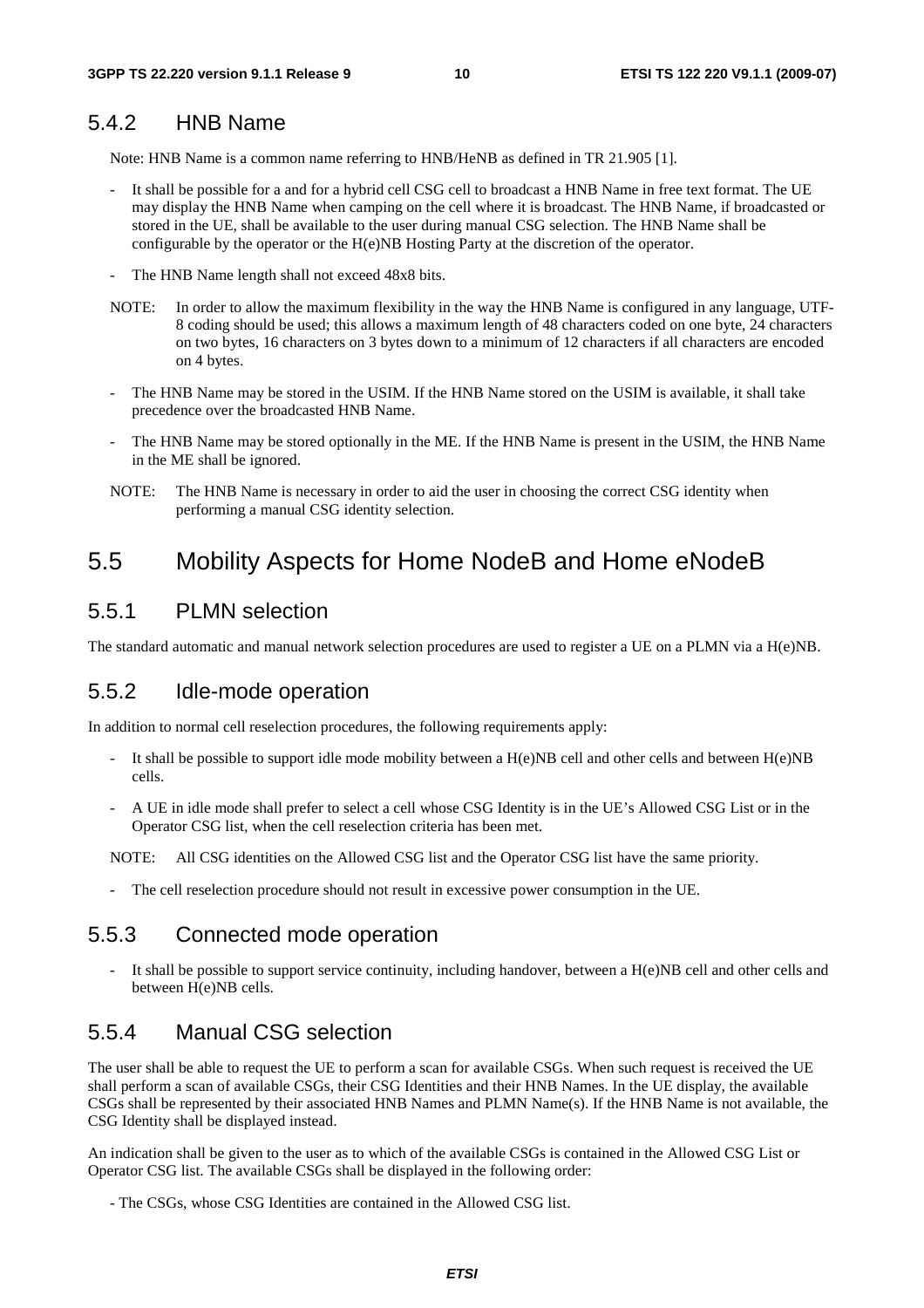- The CSGs, whose CSG Identities are contained in the Operator CSG List.
- Any other CSG, whose CSG Identity is not included in the Allowed CSG List or the Operator CSG list.

When the user selects an entry in the list, the UE shall reselect any of the available cells with the CSG chosen by the user.

The UE shall attempt to register to the PLMN.

If the registration attempt is accepted, the UE shall add the CSG identity to the Allowed CSG list unless the cell is a hybrid cell or the identity is already present in the list.

If the registration attempt is rejected and the CSG entry is in the CSG list, that CSG shall be removed from the list.

In addition, when the user manually selects a CSG in a PLMN, which is different from the last registered PLMN, the following behaviour applies:

- The UE shall enter into Manual PLMN Selection state.
- The UE shall attempt to register to the PLMN. This PLMN shall not be stored as the Last Registered PLMN.
- When the UE is no longer in the service area of the CSG the UE shall return to the previous PLMN Selection state.

### 5.6 Services support

#### 5.6.1 General

- Subject to availability of network resources there shall be no difference in the user experience when using the PLMN provided services via H(e)NB or via NodeB/eNodeB (NB/eNB).
- Depending on operator preferences and in compliance with regulatory requirements ETWS and PWS [9] shall be supported.
- Any additional registration and paging load as a result of H(e)NB deployment shall be minimized.
- Deployment of H(e)NBs and NB/eNBs on the same spectrum should not degrade the performance of UEs receiving service from NB/eNBs.
- Deployment of H(e)NBs and NB/eNBs on the same spectrum should not degrade the NB/eNB's coverage and capacity.

#### 5.6.2 Emergency services

- H(e)NB shall support emergency calls for both CSG and non CSG members as specified in TS 22.101 [4].
- It shall be possible for the operator to provide location information of the UE attempting an emergency call over a H(e)NB. The location information shall be sufficiently accurate to comply with the regulatory requirements that apply to the area where the  $H(e)NB$  is deployed.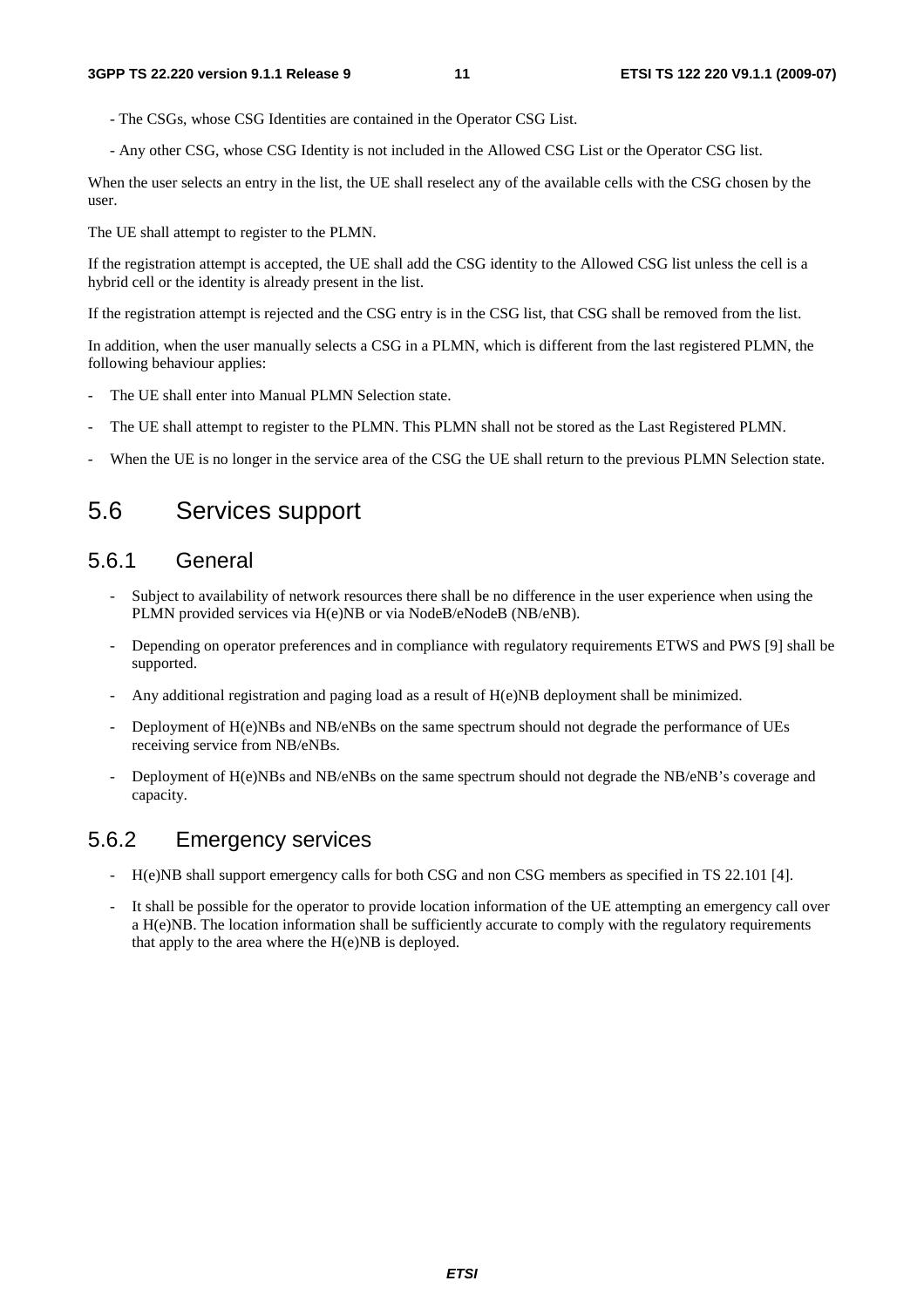### 5.7 Local IP access in the home based network

#### 5.7.1 Description

H(e)NB Local IP Access to the home based network provides access for a directly connected (i.e. using H(e)NB radio access) IP capable UE to other IP capable devices in the home. Traffic for local IP access is expected to not traverse the operator's network except H(e)NB. The home based network itself and the devices in the home based network are not within the scope of 3GPP standardisation.



#### 5.7.2 General requirements

- It shall be possible that a H(e)NB supports Local IP Access to the home based network in order to provide access for a directly connected (i.e. using H(e)NB radio access) UE to other IP capable devices in the home. The following requirements apply to support Local IP access to the home based network:
- Simultaneous access from a UE to both the operator's core network and Local IP Access to the home based network shall be supported.
- Local IP Access to the home based network shall be possible without traversing the operator's network except H(e)NB, subject to regulatory requirements.
- Access to local IP through the H(e)NB E-UTRAN/UTRAN-interface shall only be granted to UE with valid subscription.
- Pre-Rel 9 UEs should be able to use Local IP Access to the home based network.
- It shall not be precluded for a device in the home based network to contact a UE via Local IP Access to the home based network.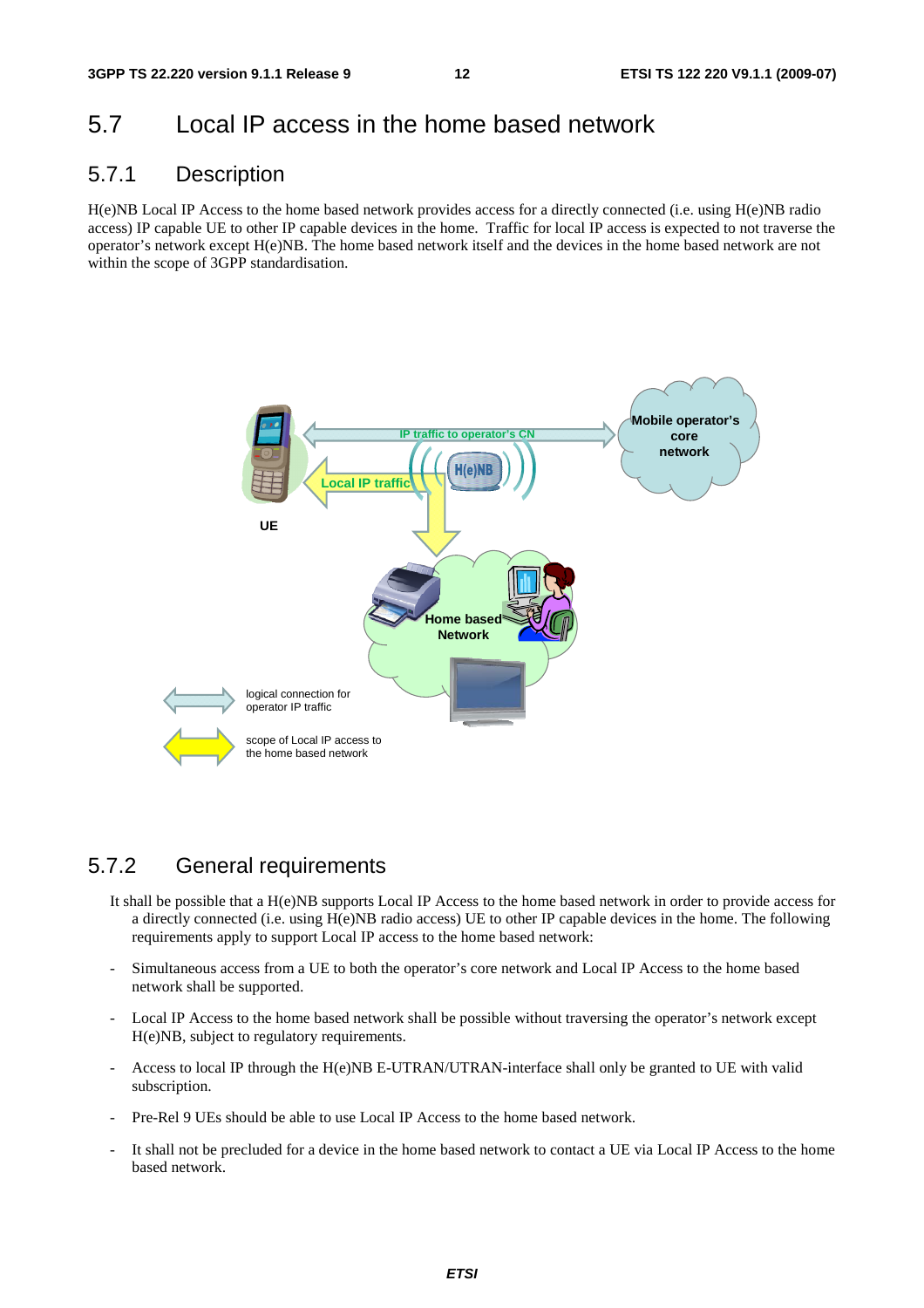- NOTE: Loss of access to Local IP Access to the home based network is acceptable as a UE moves out of H(e)NB coverage.
- The operator or the H(e)NB Owner, within the limits set by the Operator, shall be able to enable/disable Local IP Access to the home based network per H(e)NB.
- It shall be possible to collect and make available to the operator statistics information (e.g. regular reporting of Local IP traffic volume) for each user on the use of the Local IP Access to the home based network.
- Local IP access to the home based network shall not compromise the security of the operator's network.

### 5.8 Managed Remote Access to home based network

- The H(e)NB may support remote access for a CSG member to the home based network from a UE via a PLMN in order to provide access to IP capable devices connected to the home based network.
- It shall be possible to restrict the access to the home based network on per-subscriber basis (e.g. some subscribers may have managed access to their home network and others may not).

### 5.9 Local IP Access to the Internet

It shall be possible that a H(e)NB supports Local IP Access to the Internet to provide access for a directly connected (i.e. using H(e)NB radio access) UE to the Internet. The following requirements apply to support Local IP Access to the Internet:

- It shall be possible to be done without traversing the operator network.
- Simultaneous access from a UE to both the operator's core network and Local IP Access to the Internet shall be supported.
- The operator or the H(e)NB Owner, within the limits set by the operator, shall be able to enable/disable Local IP Access to the Internet per H(e)NB.
- It shall be possible to collect and make available to the operator statistics information (e.g. regular reporting of Local IP traffic volume) for each user on the use of the Local IP Access to the Internet.
- Local IP access to the internet shall not compromise the security of the operator's network.
- NOTE: When a UE is using the Local IP Access to the Internet, it is assumed that the H(e) NB does not provide any support to LI.

### 5.10 USIM and H(e)NB

Optionally, the H(e)NB may support identification and authentication of the H(e)NB Hosting Party by means of a USIM application.

The USIM application may also contain information for the initial provisioning (e.g. the O&M system contact).

# 6 Requirements for Home NodeB

#### 6.1 Access Control

It shall be possible to control access (i.e. accept and reject connection requests) of pre-Release 8 UEs.

NOTE: Such mechanisms may be different for those used to access control a Release 8 UE.

The operation of a HNB shall not adversely impact the performances of a pre-Release 8 UEs operating in the area where the HNB is active and vice versa.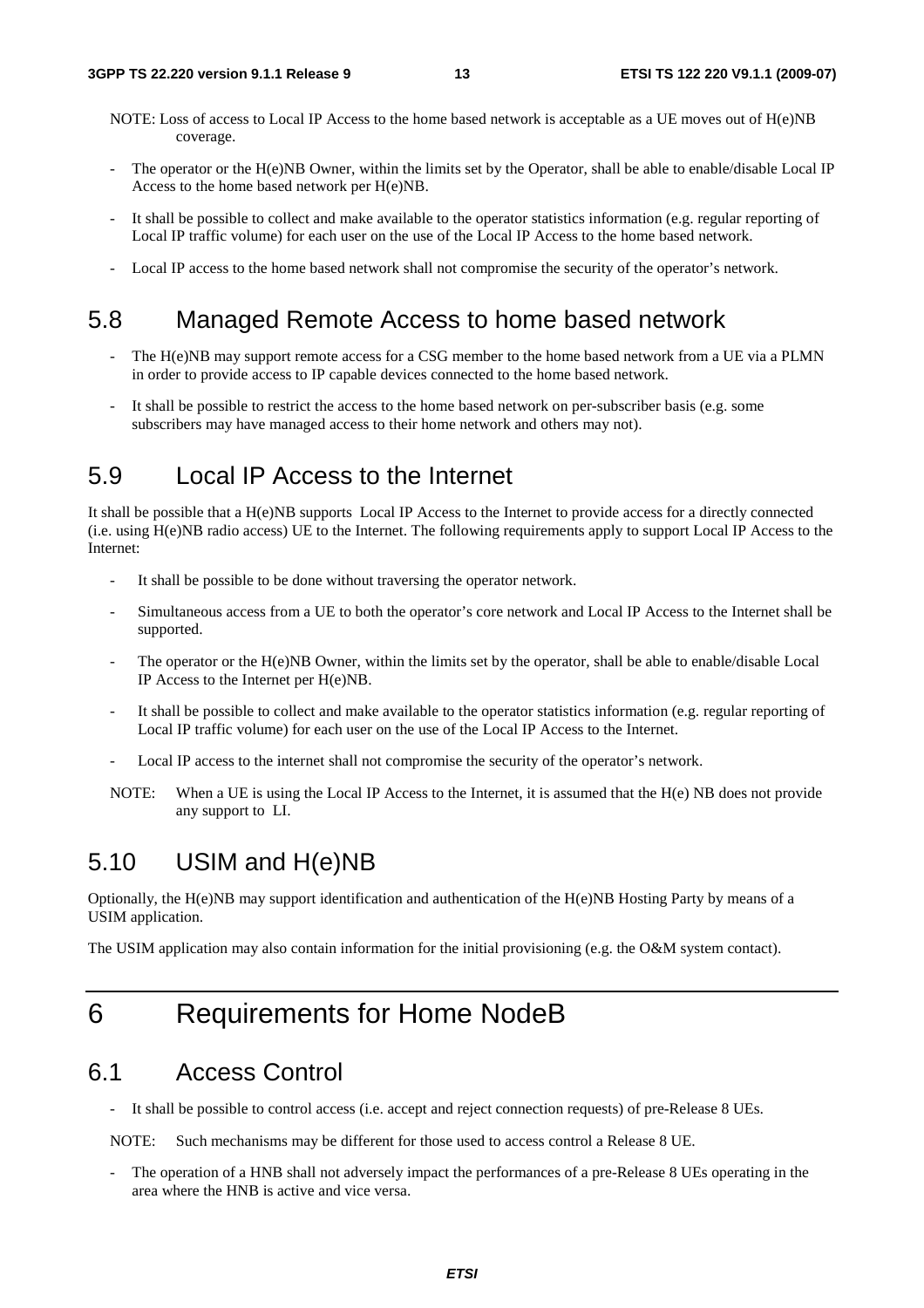The total bandwidth from the HNB towards the network for 4 simultaneous TS11 or TS12, including signalling and overhead, shall not exceed 200 kbps

### 6.2 IMS Interworking

The HNB Subsystem may provide IMS interworking to/from a CS capable UE. Such a HNB Subsystem allows a UE to use CS connectivity to the HNB whilst connectivity between the HNB and the core network is via IMS. The following requirements apply to support IMS interworking:

- It shall be possible to use the IMS rather than the CS domain for services supported in IMS that are equivalent to corresponding CS services (e.g. voice service in IMS Multimedia Telephony).
- NOTE: Operators who do not wish to provide CS connectivity to the core network through the HNB need to ensure that none of their subscribers who can connect to such HNBs are provisioned with any TeleServices that do not have an IMS equivalent service (e.g. CS Data, CS Fax).
- It shall be subject to operator policy whether a supported service is delivered to the Core Network via the CS domain or via the IMS.
- It shall be transparent to the UE whether any IMS interworking takes place for a supported service.
- The support of IMS interworking shall not impact the support of existing IMS services.
- It shall be possible to support Pre-Rel 9 UEs
- It shall be possible using OA&M procedures to remotely update a HNB to make it capable of IMS interworking (e.g. by remotely downloading a software upgrade).
- The mobility requirements as specified in section 5.5 apply.

# 7 Requirements for Home eNodeB

### 7.1 Services support

#### 7.1.1 Television Service

- It shall be possible to support Television services [3].
- If Television service is supported, it shall be possible for an operator to configure the MBMS Television service so that the typical switching time between different content streams, from the end user's perspective, does not exceed 2 seconds [3].

# 8 Quality of Service

### 8.1 General

It shall be possible to provide information of the  $\overline{QoS}$  treatment used for traffic traversing the H(e)NB to the H(e)NB broadband access mechanism.

#### 8.2 Admission Control

- It shall be possible to perform admission control based on the available H(e)NB backhaul resource.
- It shall be possible for the network to set different criteria for access control in a hybrid cell for CSG and non-CSG members.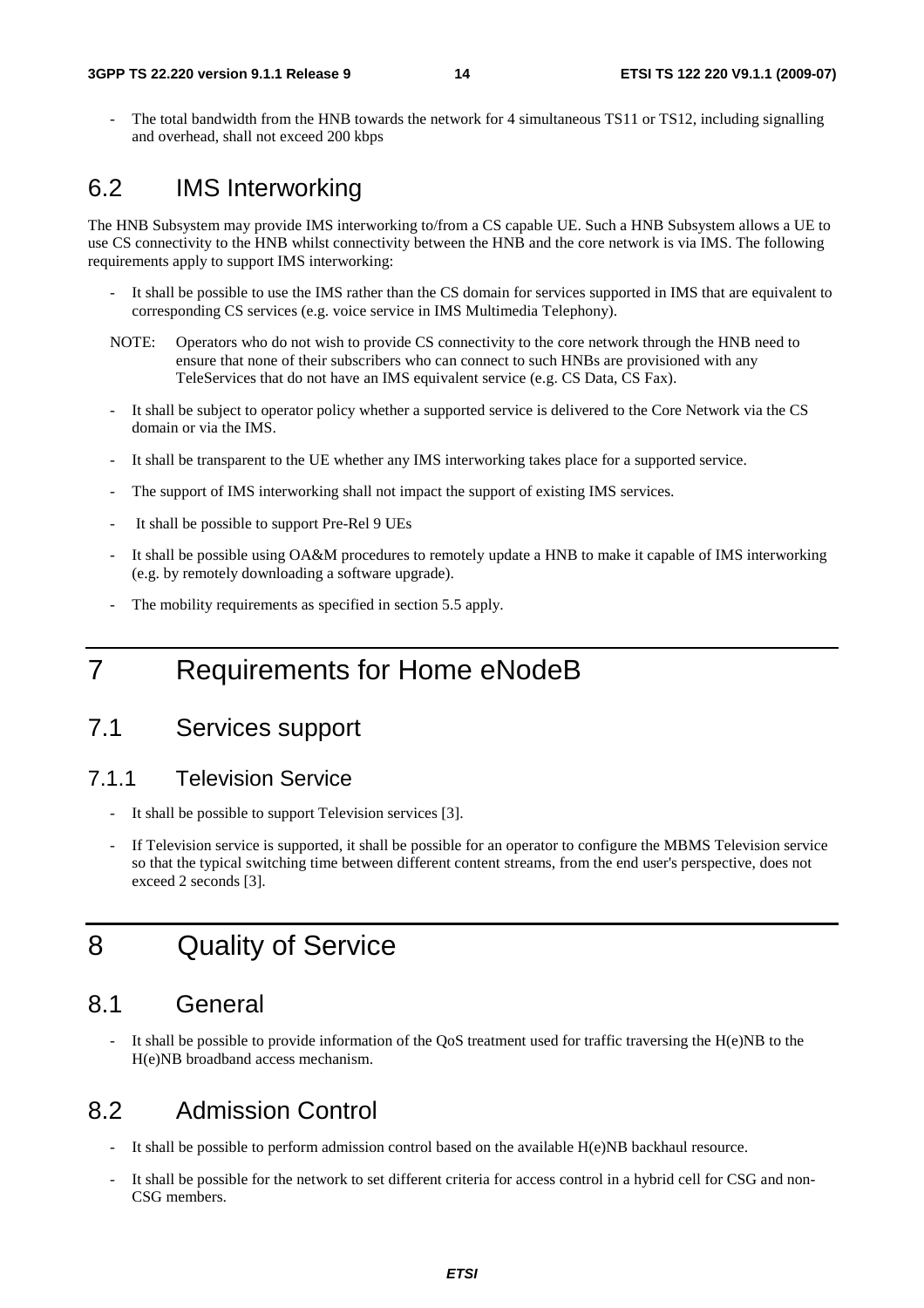# 9 Security and privacy

#### 9.1 General

- The use of H(e)NB shall not compromise the security of any PLMN or broadband access network.

### 9.2 Security Requirements

- The H(e)NB shall provide a high level of security, equivalent or better than Rel-8 3GPP systems.
- Security policy shall be under the control of the H(e)NB network operator.
- The H(e)NB shall not impact the security of the UE.

### 9.3 Privacy

- The H(e)NB shall not compromise user privacy for UEs that are using the H(e)NB, including communication confidentiality, location privacy and identity protection.

# 10 Charging Aspects

NOTE: Refer to charging requirements in TS 22.115 [8]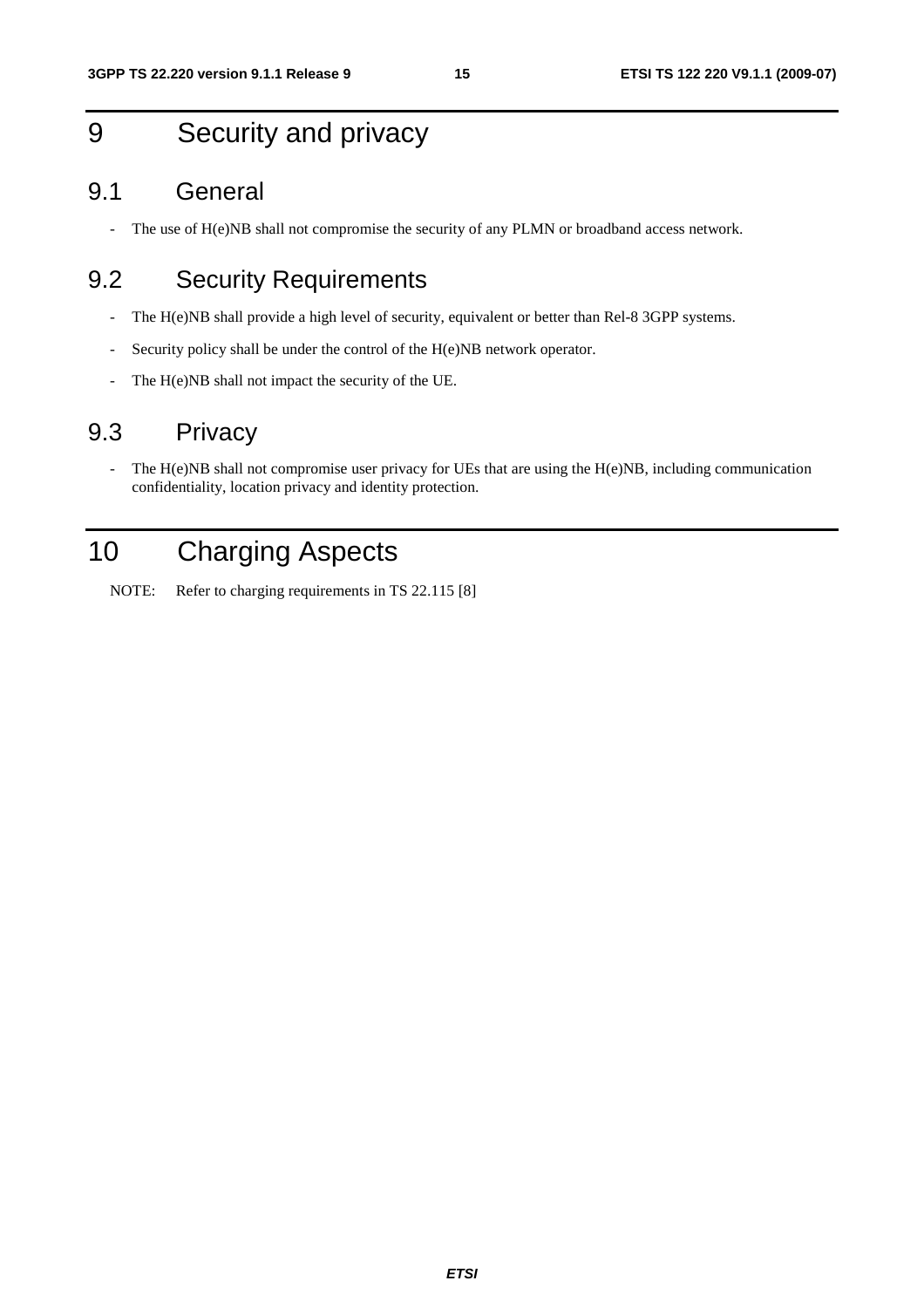# Annex A (informative): Use cases

These use cases do not imply any requirement beyond that which is contained in the normative part of this TS.

#### **Usecase-1: H(e)NB Mobility**

User A connects to the H(e)NB via mobile device. User A should be able to move around within the H(e)NB coverage in the home or enterprise. User should also be able to invoke additional services based on user policy and operator policy.

#### **Usecase-2: H(e)NB Guest Users**

User A and User B are subscribers of Operator 1 and Operator 2 respectively. User A visits User B in his home and User B allows User A to use H(e)NB in User B's home. User A should be able to access all the services he is subscribed to from Operator 1 based on the policies set by User B and operator 2. Operator 1 and Operator 2 have roaming agreement.

#### **Usecase-3: HNB/HeNB – NB/eNB Handovers**

User A subcribes to cellular services of Operator 1 and is authorised to access a HNB/HeNB from same or other operator. User A starts service in the H(e)NB coverage and continues moving into a cellular network. Similarly User A starts service in cellular network and continues moving into H(e)NB coverage. User A does not see any impact on services due to mobility in both cases.

#### **Usecase-4: Access to Home based services**

User A connects to the H(e)NB via mobile device. User A should be able to access home based services (e.g. local digital media servers and digital media players) from the mobile device. Other users may access the home based services subject to H(e)NB owner policies.

#### **Usecase-5: Media Transfer**

User A connects to the H(e)NB via mobile device. User A starts viewing video streaming service on the mobile device. User A then wants to continue viewing the video on a different screen for better viewing. User A should be able to transfer the session to a high-definition TV or PC connected via broadband connection. User A should also be able to transfer the session from the TV or PC to a mobile device and continue the session in the H(e)NB coverage and also in the cellular network.

#### **Usecase-6: IMS capable HNB used for coverage purposes**

In this scenario, the reason for an operator to introduce IMS capable HNB is to offload voice traffic from his existing CS core network to IMS. However, as in this scenario the usage of 'legacy' services (e.g. CS Fax) is still assumed - only the utilization of network resources is to be changed - it is requested that IMS capable HNB provides all the services/ capabilities that are provided through regular Node B from the beginning.

#### **Usecase-7: IMS capable HNB for a new business model**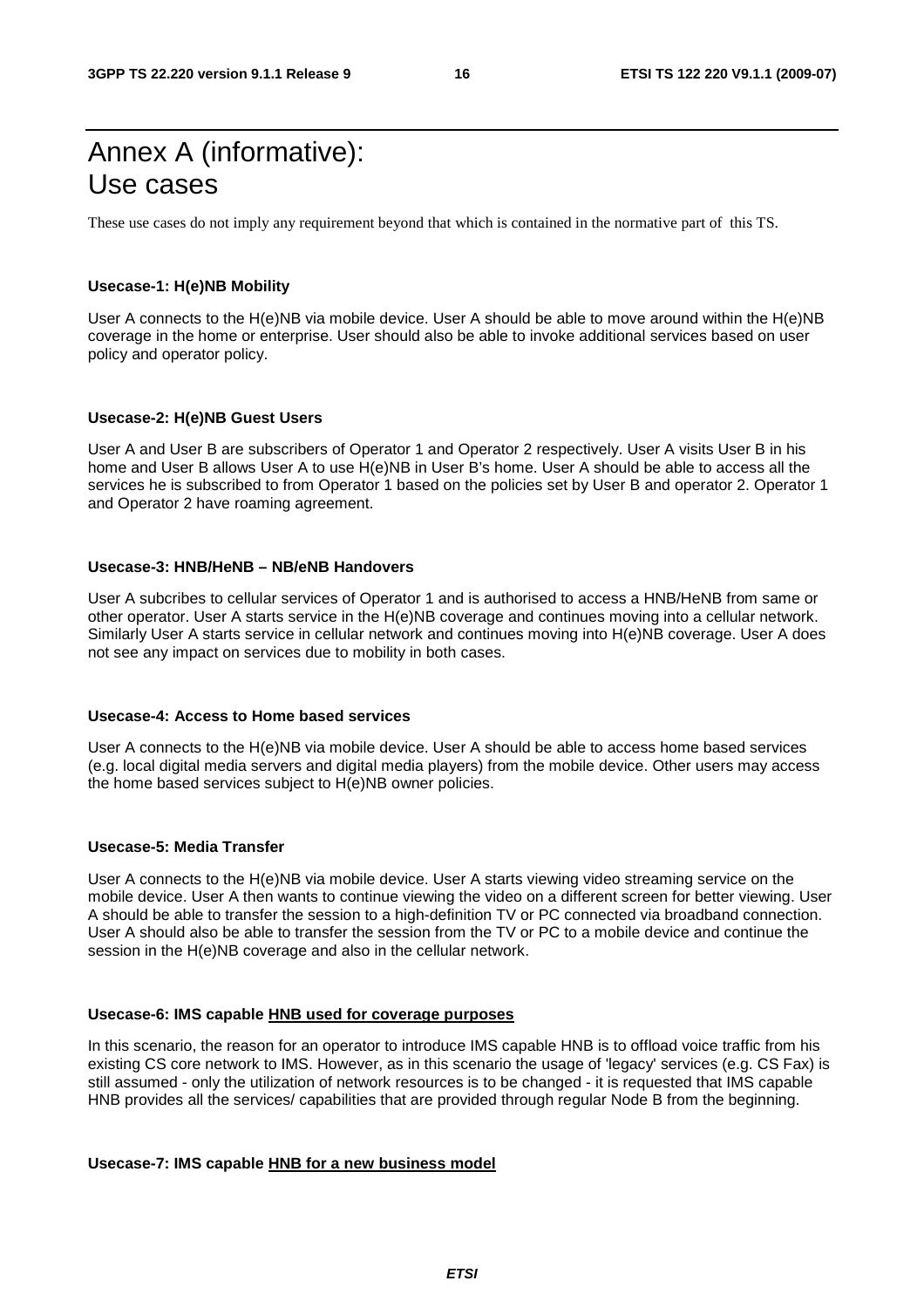This scenario starts with a view that HNB is located in the user's residence and the UE is the preferred equipment to interact with home services/ applications. New business can be expected there. In this scenario, some of the CS services/ capabilities that are provided through regular Node B might not be needed or might be provided in a later step if the operator could instead offer attractive new services under IMS capable HNB only.

#### **Usecase-8: IMS capable HNB for Green field operator**

This scenario expects new players to get into the mobile market. In this scenario, they would aim to deploy cost efficient and future proof infrastructure, i.e. no CS domain but IMS/PS domain only, regardless of whether or not UEs have IMS client on them.

#### **Usecase-9: Hybrid access mode**

In order to improve the coverage in a shopping mall, H(e)NBs are deployed. The shopping mall owner may have been provided a special deal by the network operator where the employees of the shopping mall will get preferential charging rates and priority access when accessing services via these H(e)NBs. In exchange, the shopping mall owner allows the public to use the H(e)NBs to access the normal network operator services. The H(e)NB owner should not need to manage the public access and the public should not need to do anything special in order to get services on the H(e)NB.

#### **Use case-10: Open access mode**

Typically to enhance coverage or capacity of an operator's public network, for example in railway stations, airports, stadiums, etc, taking benefit of the H(e)NBs additional functionality (e.g. uncoordinated deployment).

#### **Usecase-11: HNB interacts with Home network**

User A connects with his UE (possibly a pre-Rel 9 UE) to the HNB with IMS Interworking and Local IP Access to the home network capabilities. The home network accommodates home network devices (Intercom, Door lock, Network radio, Photo server, etc.) and the HNB. User A should be able to communicate with a visitor at Intercom via the mobile device.

#### **Usecase-12: HNB interacts with IP-PABX**

User A connects with his UE (possibly a pre-Rel 9 UE) to a HNB with IMS Interworking and Local IP Access to the home network capabilities at an office. The HNB might be deployed and interconnect with an enterprise extension telephone system (e.g. SIP based PABX). User A should be able to make/receive an extension call to/from fixed line UE under SIP based PABX. In addition, User A with the mobile device and User B with computers should be able to access a common groupware server at the office and share the same information such as schedule, emails, etc.

#### **Usecase-13: Electronic customer guide in shopping centre, using Local IP access**

A department store or shopping centre provides electronic shopping guide. When user A enters into a shopping centre where a shopping centre H(e)NB is installed, an invitation indication shows up on his mobile device which he accepts. This allows him access to the centre's H(e)NB. Subsequently, he accesses the centre's customer service server, which is only accessible through the H(e)NB where he uploads his shopping list. The customer service server responds a list of sale items of similar nature. He accepts or declines the various choices and the final shopping list is downloaded to his UE. While user A is waiting, User A watches free TV show or advertisement provided through the H(e)NB for the shop customer. While in the shopping centre the user has simultaneous access to operator's and local shopping centre services.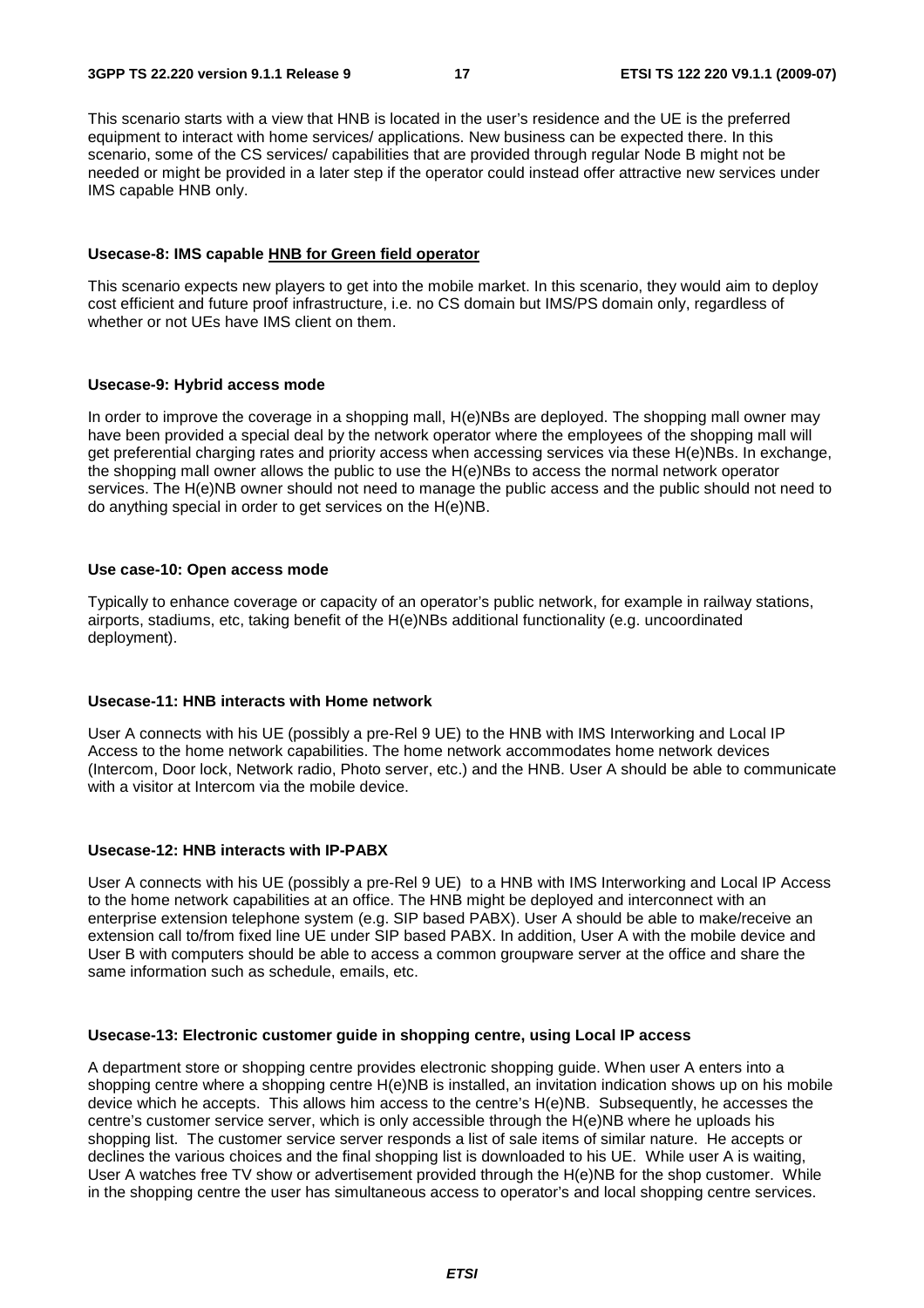#### **Usecase-14: Local IP Access**

The user has the subscription through home operator H. The user is served by the home operator H. The UE obtains IP connectivity in both a local gateway to obtain local connectivity for IMS services (e.g. as in local IP access or for enterprise scenarios with call to other terminals in the PABX area) and to a home gateway (as in normal connectivity for IMS services). For IMS sessions to be routed to e.g. remote terminals, the traffic is sent through the connectivity with the home gateway, whereas for IMS session that can be routed locally (e.g. based on local phone number), the traffic is sent through the connectivity with the local gateway through the local IP access. Whether the UE routes a specific IMS session through the local access or the home gateway can be controlled on a per session basis. Also, the UE may obtain local connectivity by default (e.g. based on static configuration by the operator) or dynamically based on indication by the IMS server.

#### **Usecase-15:**

Subscriber A from Network A owns HNB/HeNB A because of no macro network coverage . Guest user B from Network B visits subscriber A's house. Subscriber A wants to allow guest user B access to HNB/HeNB A while the guest user B is visiting.

#### **Usecase-16:**

Corporation A has sites in country A, B and C. Corporation A has employees from country A and B. Employees in country A are from Operator AA and AB. Employees in country B are from Operator B. Corporation A has HNB/HeNB in country A from Operator AA and country B from Operator B. Employees from country A and B are allowed access to HNB/HeNBs in country A and B.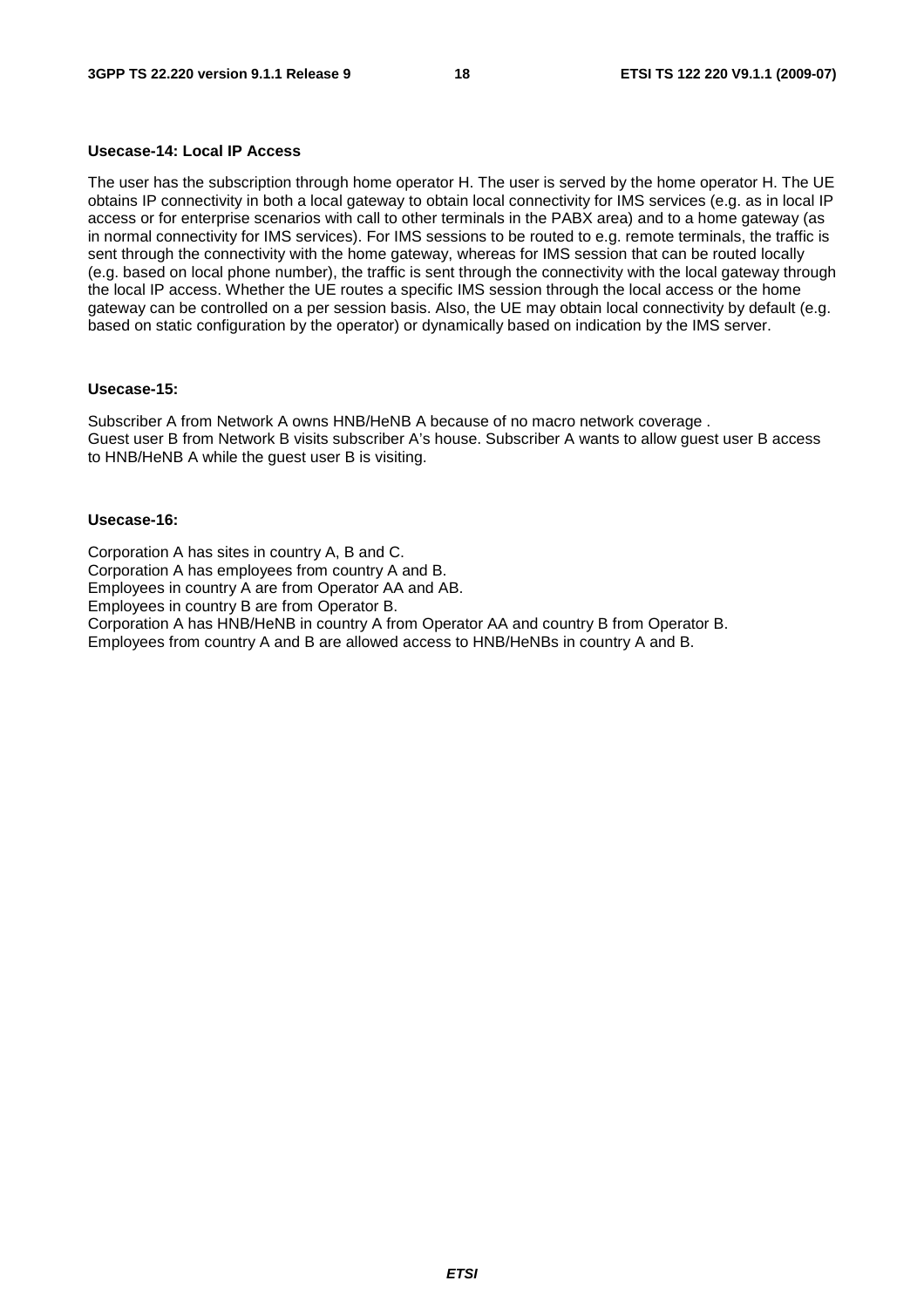# Annex B (informative): Clarification of H(e)NB Access Modes

Table B.1 illustrates the different H(e)NB Access Modes and what access is allowed for UEs of any release depending on whether the UE is allowed access to the CSG.

In Table B.1 "Access" means "Access to services".

"Preferential access" means the user will get preferential access to the cell.

|                              | <b>H(e)NB Access Mode</b> |           |                            |  |  |
|------------------------------|---------------------------|-----------|----------------------------|--|--|
|                              | Open                      | Closed    | <b>Hybrid</b>              |  |  |
| UE allowed access to CSG     | Access                    | Access    | <b>Preferential Access</b> |  |  |
| UE not allowed access to CSG | Access                    | No Access | Access                     |  |  |

#### **Table B.1: H(e)NB access for UEs of any release**

NOTE: Pre Release 8 UEs can only access HNBs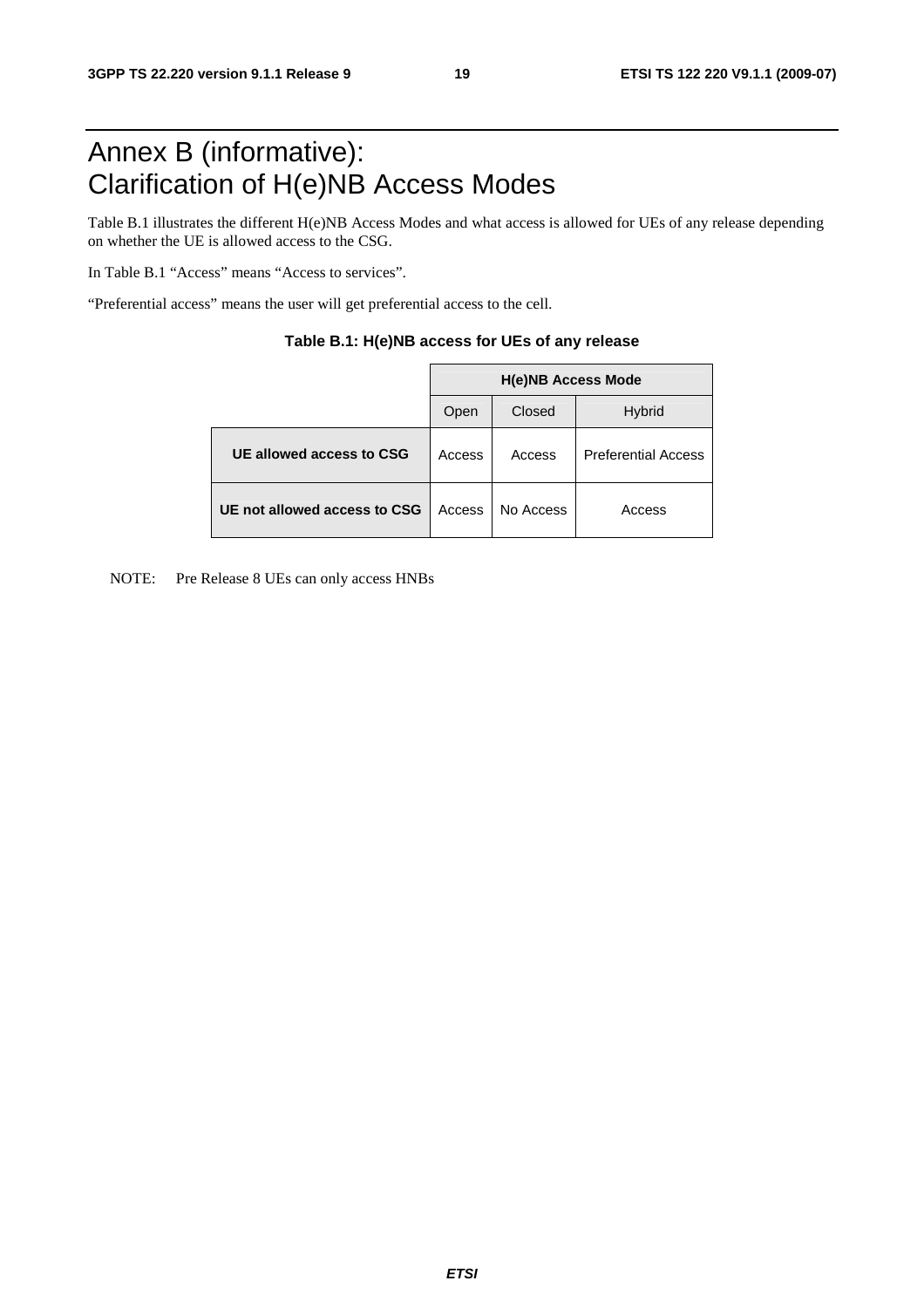# Annex C (informative): Overview of identifiers and names.

| item                            | used for                                                                                | associated with                                                                                        | permanently stored in                                                                                                                                                                        | distribution method                                                                                                                                                                                                                                                                                                                                      | displayed to user                    | comment                                                                                                                                            |
|---------------------------------|-----------------------------------------------------------------------------------------|--------------------------------------------------------------------------------------------------------|----------------------------------------------------------------------------------------------------------------------------------------------------------------------------------------------|----------------------------------------------------------------------------------------------------------------------------------------------------------------------------------------------------------------------------------------------------------------------------------------------------------------------------------------------------------|--------------------------------------|----------------------------------------------------------------------------------------------------------------------------------------------------|
| H(e)NB<br>equipment<br>identity | administrative<br>purposes                                                              | H(e)NB (physical<br>entity)                                                                            | H(e)NB<br>$\bullet$<br>administration<br>database of the operator                                                                                                                            | O&M procedures                                                                                                                                                                                                                                                                                                                                           | NO                                   | not known to UE,<br>therefore not useable by<br>UE to identify a<br>H(e)NB                                                                         |
| CSG<br>identity                 | automatic and<br>$\bullet$<br>manual CSG<br>selection<br>access control<br>to CSG cells | $\bullet$ a CSG, i.e.<br>a group of users<br>(UEs).<br>$\bullet$ One or More<br>H(e)NBs<br>(CSG cells) | H(e)NB<br>$\bullet$<br>administration<br>database of the operator<br>Allowed CSG List<br>$\bullet$<br>in the UE if user (UE)<br>is member of CSG<br>(USIM entry takes<br>precedence over ME) | provided by O&M<br>to $H(e)NBs$<br>provided by home<br>PLMN to UEs (the<br>Home PLMN and<br>Visited PLMN should<br>synchronize this<br>information)<br>Provided<br>$\Omega$<br>to the UE<br>by OMA<br>DM when<br>stored in<br>the ME,<br>Provided<br>$\circ$<br>to the UE<br>by OTA<br>when<br>stored in<br>the USIM<br>Provided to UE<br>via manual CSG | YES, if HNB Name<br>is not available | A CSG identity is<br>unique within a PLMN.<br>In the UE a CSG ID,<br>together with a network<br>identifier, identifies a<br>CSG globally uniquely. |

### **Table C.1: Overview of identifiers and names**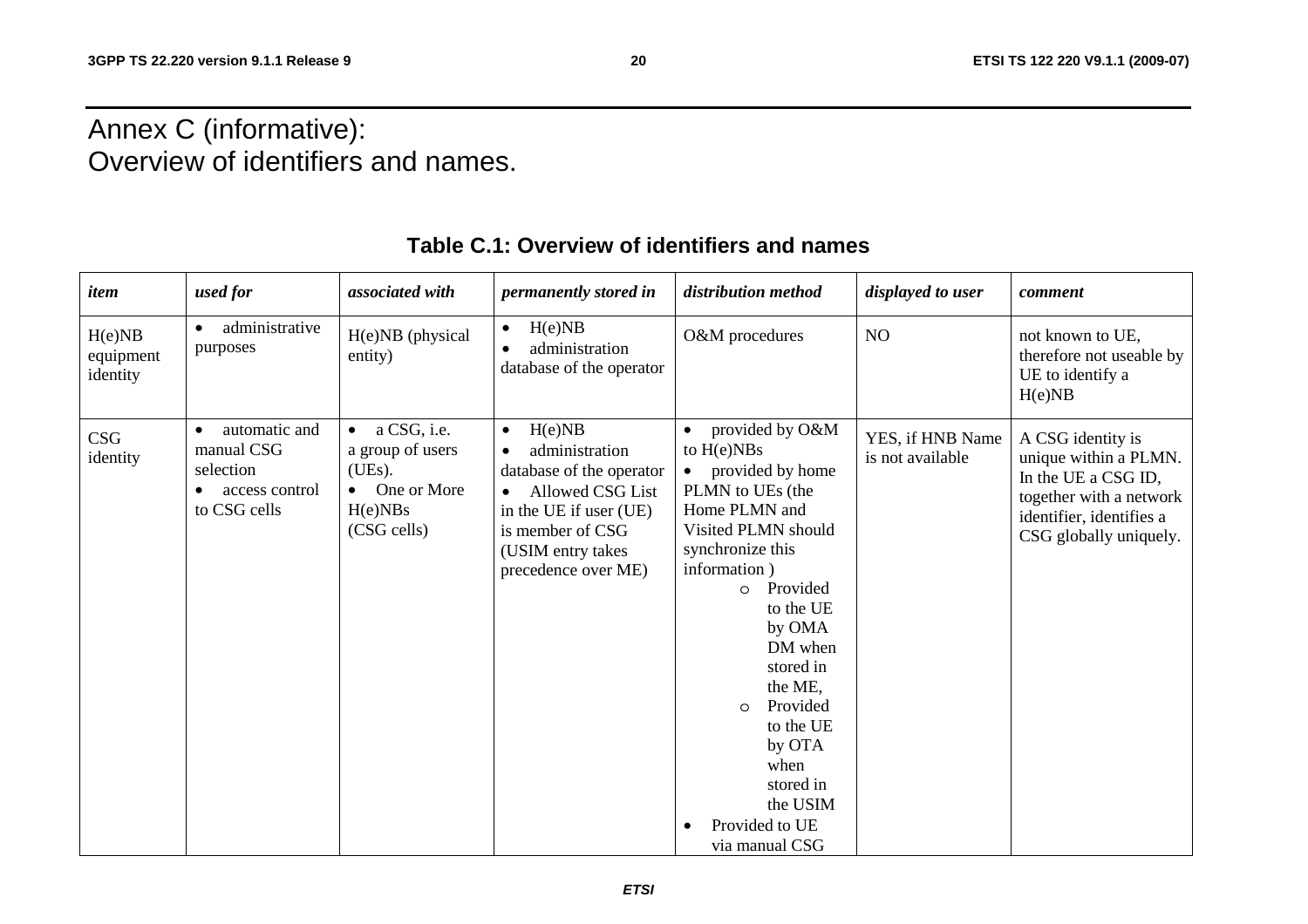| HNB name<br>(optional) | for supporting<br>(ease of use)<br>manual CSG<br>selection, display-<br>ing a "friendly"<br>name to the user                                  | CSG identity<br>(relationship:<br>$m \text{CSG ID}:$<br>n HNB names) | H(e)NB<br>$\bullet$<br>administration<br>database of the operator<br>UE<br>$\bullet$ | selection<br>broadcasted by<br>H(e)NB<br>Provided by O&M<br>$\bullet$<br>to $H(e)NBs$<br>Optionally stored<br>$\bullet$<br>by user in UE<br>broadcasted by<br>H(e)NB | YES during manual<br>selection,<br><b>OPTIONAL</b> during<br>normal operation.<br>(USIM entry takes<br>precedence over<br>broadcast and ME) | If a HNB name is<br>stored in the UE it<br>needs to be associated<br>with a CSG identity.<br>Initial configuration in<br>the UE may be done by<br>the operator (e.g. at<br>point of sale). Later, a<br>HNB name is implicitly<br>associated to the<br>current CSG identity by<br>the UE when the user<br>stores the HNB name |
|------------------------|-----------------------------------------------------------------------------------------------------------------------------------------------|----------------------------------------------------------------------|--------------------------------------------------------------------------------------|----------------------------------------------------------------------------------------------------------------------------------------------------------------------|---------------------------------------------------------------------------------------------------------------------------------------------|------------------------------------------------------------------------------------------------------------------------------------------------------------------------------------------------------------------------------------------------------------------------------------------------------------------------------|
| CSG Type               | for additional<br>information (on<br>e.g. billing mode)<br>to the user when<br>camping on a CSG<br>cell (i.e. after CSG<br>has been selected) | CSG identity<br>(relationship:<br>n CSG ID:<br>1 CSG Type)           | administration<br>$\bullet$<br>database of the operator<br>UE<br>$\bullet$           | provided by initial<br>UE configuration,<br>OTA and device<br>management to UEs                                                                                      | YES, if CSG is in<br>Allowed CSG List.<br>(USIM entry takes<br>precedence over<br>ME)                                                       | UE needs to associate a<br>CSG Type with a CSG<br>identity<br>Association done by<br>operator (the Home<br>PLMN and Visited<br>PLMN should<br>synchronize this<br>information)                                                                                                                                               |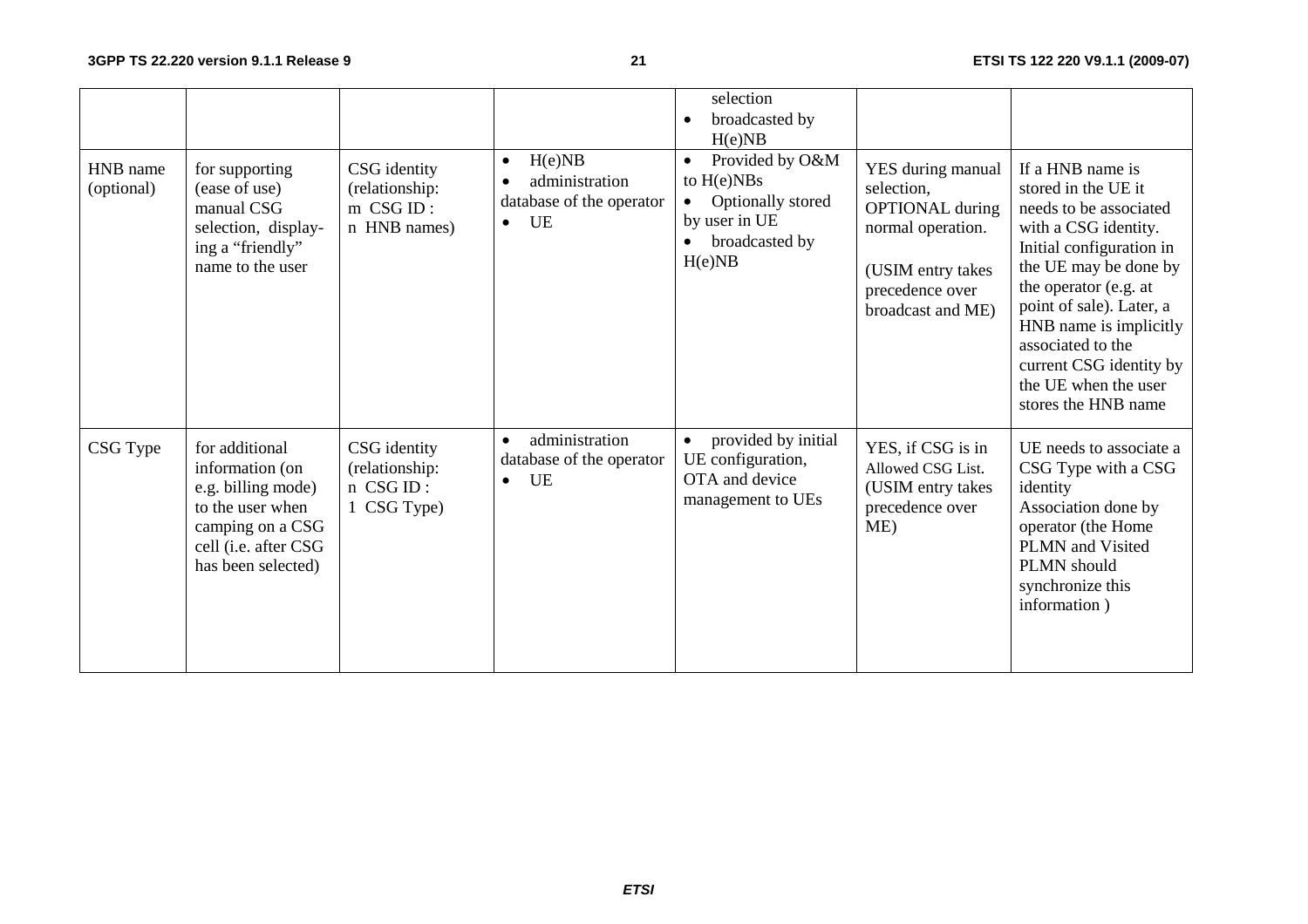# Annex D (informative): Change history

| <b>TSG SA#</b> | <b>SA Doc.</b> | <b>SA1 Doc</b>      | <b>Spec</b> | <b>CR</b> | Rev Rel        |       | Cat | Subject/Comment                                                                        | Old   | <b>New</b> | WI          |
|----------------|----------------|---------------------|-------------|-----------|----------------|-------|-----|----------------------------------------------------------------------------------------|-------|------------|-------------|
| SP-43          | SP-090087      |                     | 22.220      |           |                |       |     | Approved by SA plenary.                                                                | 2.0.0 | 9.0.0      | <b>EHNB</b> |
| SP-44          |                | SP-090373 S1-091273 | 22.220      | 0002      |                | Rel-9 | F   | Clarification on the displaying of<br>the H(e)NB name during manual<br>CSG selection   | 9.0.0 | 9.1.0      | <b>EHNB</b> |
| SP-44          |                | SP-090373 S1-091164 | 22.220      | 0004      | 4              | Rel-9 | B   | Optional USIM support in<br>H(e)NB                                                     | 9.0.0 | 9.1.0      | <b>EHNB</b> |
| SP-44          |                | SP-090373 S1-091387 | 22.220      | 0011      | 3              | Rel-9 | F   | Clarification on Local IP Access<br>Requirements                                       | 9.0.0 | 9.1.0      | <b>EHNB</b> |
| SP-44          |                | SP-090373 S1-091083 | 22.220      | 0015      |                | Rel-9 | F   | Remove VPLMN CSG support<br>for Rel9                                                   | 9.0.0 | 9.1.0      | <b>EHNB</b> |
| SP-44          |                | SP-090373 S1-091382 | 22.220      | 0016      | 2              | Rel-9 | F   | Clarification on the requirement<br>of session diversion.                              | 9.0.0 | 9.1.0      | <b>EHNB</b> |
| SP-44          | SP-090373      | S1-091279           | 22.220      | 0019      | $\overline{2}$ | Rel-9 | F   | Allowed CSG list management<br>for hybrid cells                                        | 9.0.0 | 9.1.0      | <b>EHNB</b> |
| SP-44          | SP-090373      | S1-091158           | 22.220      | 0023      | 3              | Rel-9 | D   | Clarification of H(e)NB Owner /<br><b>Hosting Party</b>                                | 9.0.0 | 9.1.0      | <b>EHNB</b> |
| SP-44          |                | SP-090373 S1-091159 | 22.220      | 0024      | $\overline{2}$ | Rel-9 | D   | H(e)NB Operator Change                                                                 | 9.0.0 | 9.1.0      | <b>EHNB</b> |
| SP-44          |                | SP-090373 S1-091383 | 22.220      | 0025      | 2              | Rel-9 | F   | Clarification of the terminology<br>about H(e)NB access modes                          | 9.0.0 | 9.1.0      | <b>EHNB</b> |
| SP-44          |                | SP-090373 S1-091274 | 22.220      | 0026      |                | Rel-9 | F   | Minor corrections for clarification                                                    | 9.0.0 | 9.1.0      | <b>EHNB</b> |
| SP-44          |                | SP-090374 S1-091260 | 22.220      | 0005      |                | Rel-9 | F   | Rel 8 Rel 9 CSG lists alignment<br>(approved at SA#44 but not<br>implemented in 9.1.0) | 9.1.0 | 9.1.1      | <b>EHNB</b> |